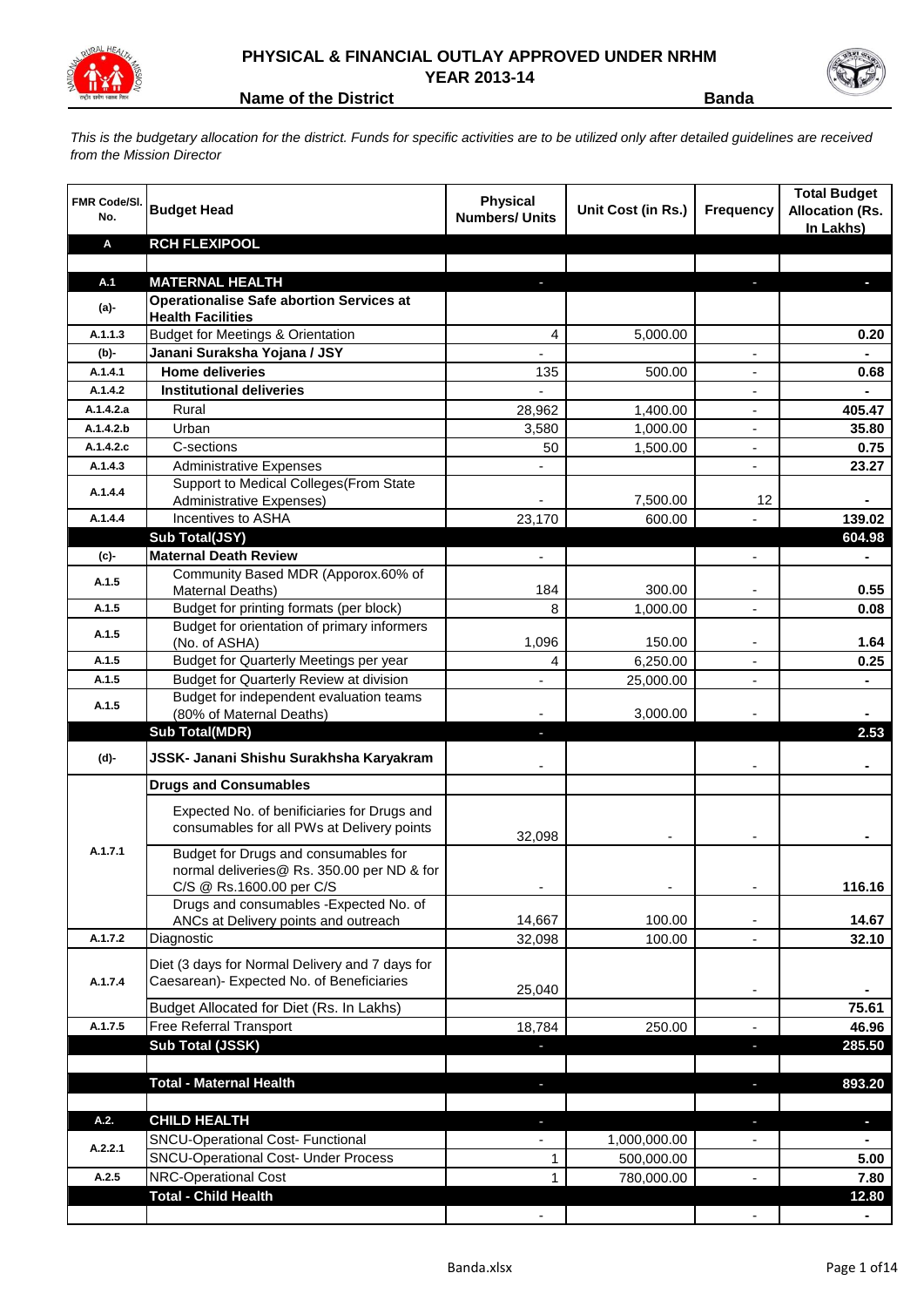| FMR Code/SI.<br>No. | <b>Budget Head</b>                                                                                                                                                                                                                                                                                            | <b>Physical</b><br><b>Numbers/ Units</b> | Unit Cost (in Rs.) | Frequency                | <b>Total Budget</b><br><b>Allocation (Rs.</b><br>In Lakhs) |
|---------------------|---------------------------------------------------------------------------------------------------------------------------------------------------------------------------------------------------------------------------------------------------------------------------------------------------------------|------------------------------------------|--------------------|--------------------------|------------------------------------------------------------|
| A.3                 | <b>FAMILY PLANNING</b>                                                                                                                                                                                                                                                                                        | ٠                                        |                    | ٠                        | o.                                                         |
| A.3.1               | <b>Terminal/Limiting Methods</b>                                                                                                                                                                                                                                                                              |                                          |                    | $\overline{a}$           |                                                            |
| A.3.1.1             | Orientation workshop, dissemination of<br>manuals on FP standards & quality<br>assurance of sterilisation services, fixed day                                                                                                                                                                                 |                                          |                    |                          |                                                            |
|                     | planning meeting                                                                                                                                                                                                                                                                                              | 1                                        | 25,000.00          |                          | 0.25                                                       |
| A.3.1.2             | Female Sterilisation Camps Proposed                                                                                                                                                                                                                                                                           | 162                                      | 2,000.00           |                          | 3.24                                                       |
| A.3.1.3             | <b>NSV Camps Proposed</b>                                                                                                                                                                                                                                                                                     | 6                                        | 3,500.00           |                          | 0.21                                                       |
| A.3.1.4             | <b>Compensation for Female Sterilisation</b>                                                                                                                                                                                                                                                                  | 5,587                                    | 1,000.00           | $\overline{\phantom{a}}$ | 55.87                                                      |
| A.3.1.5             | Compensation for male sterilization/NSV<br>Acceptance<br>Orientation Workshop on accreditation of                                                                                                                                                                                                             | 50                                       | 1,500.00           | ٠                        | 0.75                                                       |
| A.3.1.6             | private providers to provide sterilization<br>services                                                                                                                                                                                                                                                        | 1                                        | 10,000.00          |                          | 0.10                                                       |
| A.3.2               | <b>Spacing Methods</b>                                                                                                                                                                                                                                                                                        |                                          |                    |                          |                                                            |
|                     | IUD services at health facilities (including                                                                                                                                                                                                                                                                  |                                          |                    |                          |                                                            |
| A.3.2.2             | fixed day services at Sub Centres-L1)                                                                                                                                                                                                                                                                         | 22                                       | 3,000.00           |                          | 0.66                                                       |
| A.3.2.3             | IUD services at health facilities (including<br>fixed day services at Sub Centre-L1 ) No. of<br><b>IUCD</b> insertions                                                                                                                                                                                        | 21,726                                   | 20.00              |                          | 4.35                                                       |
| A.3.3               | POL for Family Planning/ Others (including<br>additional mobility support to surgeon's team<br>if req)-Budget given according to total nos.<br>of Female Sterilization Camps.                                                                                                                                 | 162                                      | 1,000.00           |                          | 1.62                                                       |
| A.3.5.2             | <b>Performance rewards</b>                                                                                                                                                                                                                                                                                    |                                          |                    |                          |                                                            |
|                     | Division level: Rs. 11.25 Lakh @ Rs.<br>62,500/- per division (Rs.20,000 for 1st, Rs.<br>15,000 for 2nd and Rs. 10,000 for 3rd<br>position for best performing tubectomy<br>surgeon at each division, Rs. 15,000 for best<br>performing NSV surgeon, and Rs.2000/- for<br>best SN and Rs.500/- for best ANM). |                                          | 62,500.00          |                          | ۰                                                          |
| A.3.5.3             | <b>World Population Day' celebration</b>                                                                                                                                                                                                                                                                      | $\blacksquare$                           |                    | $\overline{\phantom{a}}$ | ۰                                                          |
|                     | For District level activities                                                                                                                                                                                                                                                                                 | 1                                        | 100,000.00         | $\overline{\phantom{a}}$ | 1.00                                                       |
|                     | For Block level activities                                                                                                                                                                                                                                                                                    | 8                                        | 10,000.00          | $\blacksquare$           | 0.80                                                       |
| A.3.5.4             | Other strategies/ activities                                                                                                                                                                                                                                                                                  |                                          |                    |                          |                                                            |
| A.3.5.4.2           | Orientation of district nodal officers for<br>change in FP Beema Policy-No. of<br>Workshops                                                                                                                                                                                                                   | 1                                        | 10,000.00          | ä,                       | ۰<br>0.10                                                  |
|                     | <b>Total -Family Planning</b>                                                                                                                                                                                                                                                                                 |                                          |                    | H,                       | 68.95                                                      |
|                     |                                                                                                                                                                                                                                                                                                               |                                          |                    |                          |                                                            |
| A.4                 | ADOLESCENT REPRODUCTIVE AND                                                                                                                                                                                                                                                                                   |                                          |                    |                          |                                                            |
|                     | <b>SEXUAL HEALTH / ARSH</b>                                                                                                                                                                                                                                                                                   |                                          |                    |                          | ۰                                                          |
| A.4.1.4             | <b>Operating Expenses</b>                                                                                                                                                                                                                                                                                     |                                          |                    | $\overline{a}$           |                                                            |
|                     | For Existing Clinics                                                                                                                                                                                                                                                                                          | 2                                        | 2,500.00           | 12                       | 0.60                                                       |
| A.4.2               | <b>School Health programme</b>                                                                                                                                                                                                                                                                                |                                          |                    |                          |                                                            |
| A.4.2.1             | Dissemination of Guidelines for School<br>Health Programme (14 Nos. for each Block                                                                                                                                                                                                                            |                                          |                    |                          |                                                            |
|                     | and 7 Nos. for District Level)<br>Convergence Meeting at Block level (Twice                                                                                                                                                                                                                                   | 119                                      | 75.00              | 1                        | 0.09                                                       |
| A.4.2.2             | in a year)                                                                                                                                                                                                                                                                                                    | 8                                        | 2,500.00           | 2                        | 0.40                                                       |
| A.4.2.3             | Mobility Support (For Block Level)                                                                                                                                                                                                                                                                            | 8                                        | 25,000.00          | 6                        | 12.00                                                      |
| A.4.3               | <b>Other strategies/activities</b>                                                                                                                                                                                                                                                                            | $\overline{\phantom{0}}$                 |                    | L.                       |                                                            |
| A.4.3.2             | <b>Menstrual Hygiene</b>                                                                                                                                                                                                                                                                                      |                                          |                    |                          |                                                            |
|                     | No.of Blocks                                                                                                                                                                                                                                                                                                  |                                          |                    |                          |                                                            |
|                     | No.of ASHAs                                                                                                                                                                                                                                                                                                   |                                          |                    |                          |                                                            |
|                     | One Planning & Sensitization meeting at<br>Dist.level @Rs.5000/-meeting                                                                                                                                                                                                                                       |                                          | 5,000.00           |                          |                                                            |
|                     | One Review & Refresher meeting at<br>Dist.level @Rs.5000/-meeting                                                                                                                                                                                                                                             |                                          | 5,000.00           |                          |                                                            |
|                     | Reporting Register for District & Blocks<br>@Rs.30/-register                                                                                                                                                                                                                                                  |                                          | 30.00              | ä,                       |                                                            |
|                     | Reporting Register for ASHA @Rs.30/-registe                                                                                                                                                                                                                                                                   |                                          | 30.00              | $\blacksquare$           |                                                            |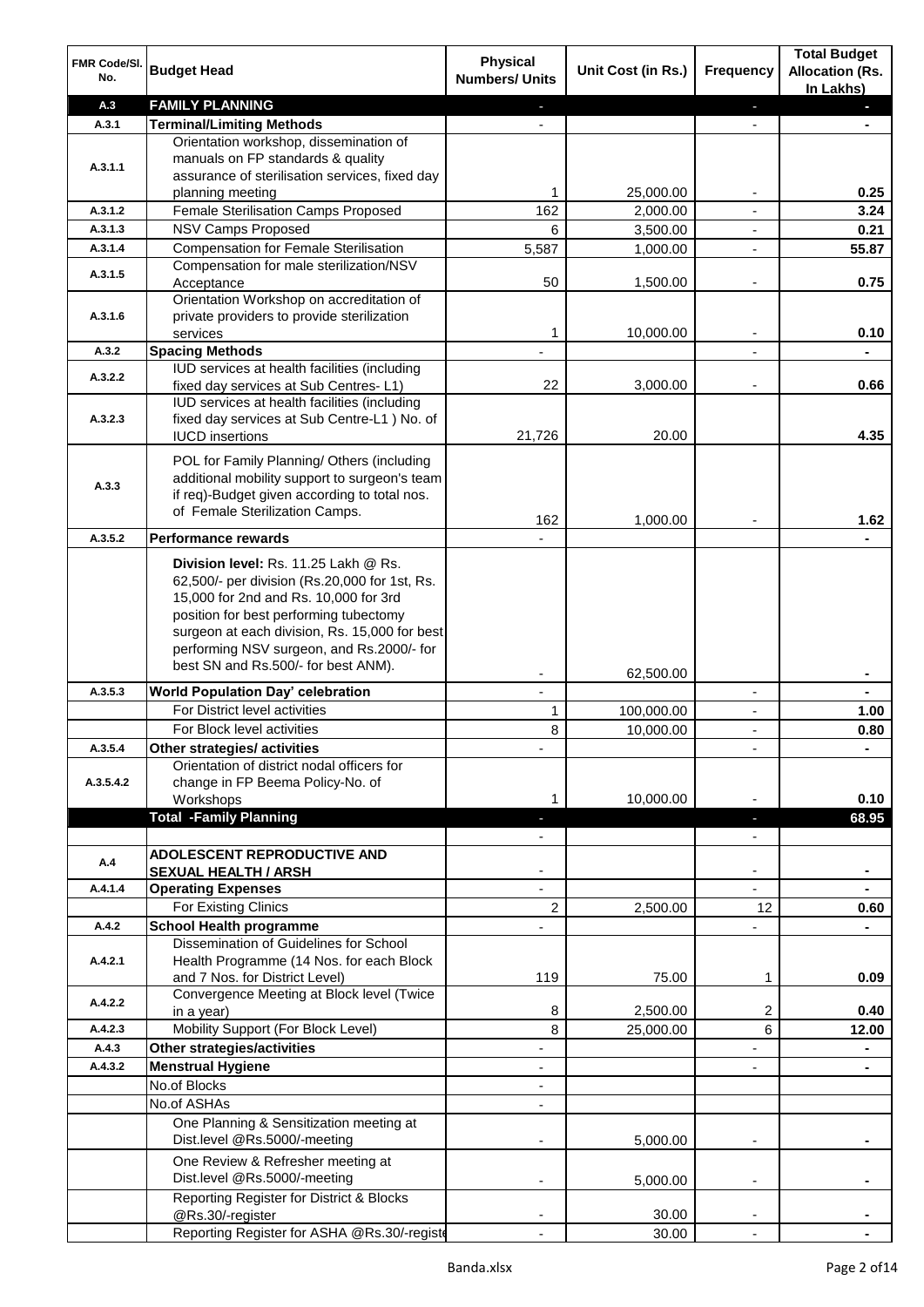| FMR Code/SI.<br>No.        | <b>Budget Head</b>                                                                                                                               | <b>Physical</b><br><b>Numbers/ Units</b> | Unit Cost (in Rs.) | <b>Frequency</b>         | <b>Total Budget</b><br><b>Allocation (Rs.</b><br>In Lakhs) |
|----------------------------|--------------------------------------------------------------------------------------------------------------------------------------------------|------------------------------------------|--------------------|--------------------------|------------------------------------------------------------|
|                            | Storage Almirahs for District & Blocks<br>@Rs.5000/- Almirahs                                                                                    |                                          | 5,000.00           |                          |                                                            |
|                            | 2 Flex banner with hanging rod per<br>block/Dist.@Rs.500/-banner                                                                                 |                                          | 500.00             |                          |                                                            |
|                            | <b>Sub-total ARSH</b>                                                                                                                            |                                          |                    | J,                       | 13.09                                                      |
|                            |                                                                                                                                                  |                                          |                    |                          |                                                            |
| A.5                        | <b>URBAN RCH (focus on Urban slums)</b>                                                                                                          |                                          |                    | J,                       |                                                            |
| A.5.2                      | Human Resource for Urban Health                                                                                                                  |                                          |                    |                          |                                                            |
| A.5.2.1                    | Doctors/Mos                                                                                                                                      | 1                                        | 36,000.00          | 6                        | 2.16                                                       |
| A.5.2.4                    | <b>ANM</b>                                                                                                                                       | $\mathbf{1}$                             | 9,900.00           | 6                        | 0.59                                                       |
| A.5.2.5                    | <b>Staff Nurse</b>                                                                                                                               | $\mathbf{1}$                             | 16,500.00          | 6                        | 0.99                                                       |
| A.5.2.12                   | Sweeper cum Choukidar                                                                                                                            | $\mathbf{1}$                             | 4,950.00           | 6                        | 0.30                                                       |
| A.5.3                      | Operating expenses for UHP and UHC                                                                                                               |                                          |                    |                          |                                                            |
|                            | Rent @7000/Month/Centre                                                                                                                          | 1                                        | 7,000.00           | 6                        | 0.42                                                       |
|                            | Telephone Bills @ 1000/Month/Centre                                                                                                              | $\mathbf{1}$                             | 1,000.00           | 6                        | 0.06                                                       |
|                            | Electricity Bills @ 1500/Month/Centre                                                                                                            | $\mathbf{1}$                             | 1,500.00           | 6                        | 0.09                                                       |
|                            | Contingency @ 500/Month/Centre                                                                                                                   | 1                                        | 500.00             | 6                        | 0.03                                                       |
|                            | <b>Total- Urban Health</b>                                                                                                                       |                                          |                    | T                        | 4.64                                                       |
| A.7                        |                                                                                                                                                  |                                          |                    |                          |                                                            |
|                            | <b>PNDT Activities</b>                                                                                                                           | ÷,                                       |                    | J,                       | $\blacksquare$                                             |
| A.7.1                      | <b>Support to PC-PNDT Cells</b><br><b>Divisional Level</b>                                                                                       |                                          |                    | $\overline{\phantom{0}}$ | $\blacksquare$                                             |
|                            | Remuneration of Data Assistant (At Each                                                                                                          | $\overline{\phantom{a}}$                 |                    |                          | $\blacksquare$                                             |
|                            | Division PC-PNDT Cell)                                                                                                                           |                                          | 17,000.00          | 12                       |                                                            |
|                            | Contingency for the operation of cell @<br>Rs.20000/-                                                                                            |                                          | 20,000.00          | 1                        |                                                            |
|                            | One time office setup cost @ Rs.100000/-                                                                                                         |                                          | 100,000.00         | 1                        |                                                            |
|                            | <b>District Level</b>                                                                                                                            |                                          |                    |                          |                                                            |
|                            | Remuneration of Data Entry Operator (At<br>Each District PC-PNDT Cell)                                                                           | 1                                        | 10,000.00          | 12                       | 1.20                                                       |
|                            | Contingency for the operation of cell @<br>Rs.20000/-                                                                                            | $\mathbf{1}$                             | 20,000.00          | 1                        | 0.20                                                       |
|                            | One time office setup cost @ Rs. 50000/-                                                                                                         | $\mathbf{1}$                             | 50,000.00          | $\mathbf{1}$             | 0.50                                                       |
| A.7.2                      | <b>Other PNDT activities</b>                                                                                                                     |                                          |                    |                          |                                                            |
| A.7.2.3                    | Visit of division level inspection committees (<br>TA/DA of Additional Director will be incurred<br>from this amount) @ Rs.30000 for 10 visit in |                                          |                    |                          |                                                            |
|                            | a year                                                                                                                                           |                                          | 3,000.00           | 10                       |                                                            |
| A.7.2.8                    | Orientation of members of the district<br>advisory committees at Division Levels (No.<br>of Workshops)                                           | ٠                                        | 25,000.00          | 1                        | $\blacksquare$                                             |
| A.7.2.10                   | District Level Sensitization (No. of                                                                                                             |                                          |                    |                          |                                                            |
|                            | Workshops)                                                                                                                                       | 1                                        | 10,000.00          | 1                        | 0.10                                                       |
|                            | <b>Total-PC-PNDT</b>                                                                                                                             |                                          |                    | ı                        | 2.00                                                       |
|                            |                                                                                                                                                  |                                          |                    |                          |                                                            |
| A.8                        | <b>Human Resources</b><br><b>Contractual Staff &amp; Services</b>                                                                                | н                                        |                    | ٠                        | $\blacksquare$                                             |
| A.8.1                      |                                                                                                                                                  | $\overline{\phantom{a}}$                 |                    |                          | $\blacksquare$                                             |
| A.8.1.1.1.f<br>A.8.1.1.2.f | Honoraria for ANMs at Sub Centres<br>Honoraria for Staff Nurses - SNCU                                                                           | 109                                      | 10,000.00          | 6                        | 65.40<br>7.92                                              |
|                            |                                                                                                                                                  | 8                                        | 16,500.00          | 6                        |                                                            |
| A.8.1.1.2.f                | Honoraria for Staff Nurses -NRC                                                                                                                  | 4                                        | 16,500.00          | 6                        | 3.96                                                       |
| A.8.1.2.1                  | Honoraria for Laboratory Technicians                                                                                                             | 7                                        | 11,880.00          | 6                        | 4.99                                                       |
| A.8.1.3.5.d                | Honoraria for Paediatricians- Child Health                                                                                                       | 3                                        | 48,000.00          | 6                        | 8.64                                                       |
| A.8.1.3.7                  | Honoraria for Dental Doctors<br>Honoraria for M.O.(Training Coordinators for                                                                     | $\mathbf{1}$                             | 35,000.00          | 6                        | 2.10                                                       |
| A.8.1.5.8                  | training NRCs/SNCUs)                                                                                                                             |                                          | 36,000.00          | 6                        |                                                            |
| A.8.1.7.2                  | Honoraria for X-Ray Technicians                                                                                                                  | $\mathbf{1}$                             | 11,800.00          | 6                        | 0.71                                                       |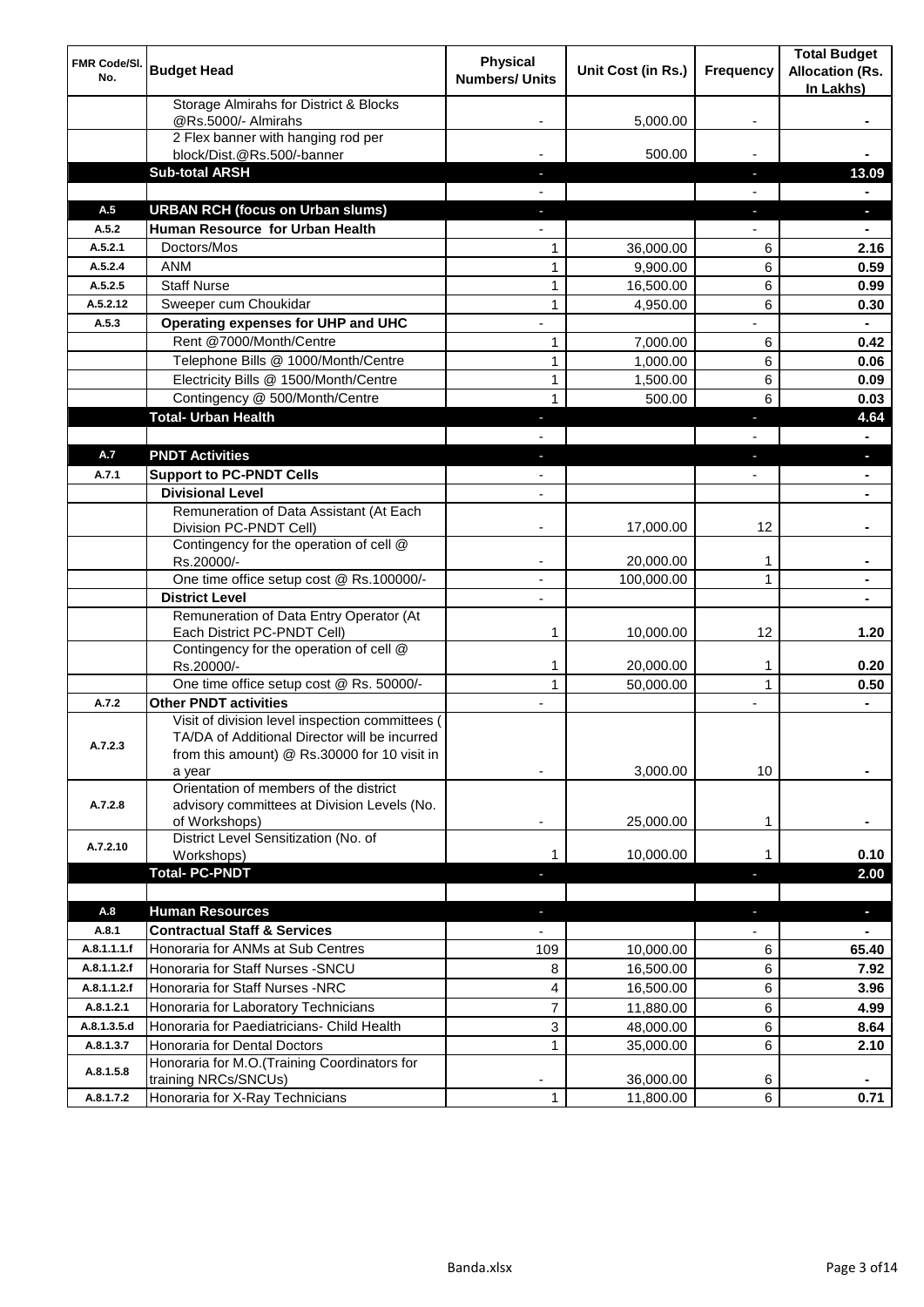| FMR Code/SI.<br>No. | <b>Budget Head</b>                                         | <b>Physical</b><br><b>Numbers/ Units</b> | Unit Cost (in Rs.) | <b>Frequency</b>         | <b>Total Budget</b><br><b>Allocation (Rs.</b><br>In Lakhs) |
|---------------------|------------------------------------------------------------|------------------------------------------|--------------------|--------------------------|------------------------------------------------------------|
| A.8.1.7.4           | <b>School Health Teams (Exclusively for SH)</b>            | $\overline{\phantom{0}}$                 |                    | $\overline{\phantom{a}}$ |                                                            |
| A.8.1.7.4.a         | <b>Honoraria for Medical Officers</b>                      | $\overline{\phantom{0}}$                 |                    |                          |                                                            |
|                     | No. of MBBS Doctors-Existing                               |                                          | 36,000.00          | 6                        | ۰                                                          |
|                     | No. of MBBS Doctors-New                                    | 8                                        | 36,000.00          | 2                        | 5.76                                                       |
|                     | No. of BDS Doctors-Existing                                | 7                                        | 35,000.00          | 6                        | 14.70                                                      |
|                     | No. of AYUSH Doctors-Existing                              | 7                                        | 24,000.00          | 6                        | 10.08                                                      |
|                     | No. of AYUSH Doctors-New                                   | 9                                        | 24,000.00          | 2                        | 4.32                                                       |
| A.8.1.7.4.b         | <b>Honoraria for Physiotherapists</b>                      | 3                                        | 11,880.00          | 6                        | 2.14                                                       |
| A.8.1.7.4.c         | <b>Honoraria for Dental Hygienists</b>                     |                                          | 11,880.00          | 6                        |                                                            |
| A.8.1.7.4.d         | Honoraria for Ophthalmic Assistants                        | 12                                       | 11,880.00          | 6                        | 8.55                                                       |
| A.8.1.7.4.e         | Honoraria for Staff Nurses/GNMs-Existing                   | $\overline{7}$                           | 16,500.00          | 6                        | 6.93                                                       |
|                     | Honoraria for Staff Nurses/GNMs-New                        |                                          | 16,500.00          | 2                        |                                                            |
| A.8.1.7.4.g         | Honoraria for ANMs-Existing                                | 8                                        | 10,000.00          | 6                        | 4.80                                                       |
|                     | Honoraria for ANMs-New                                     | $\mathbf{1}$                             | 10,000.00          | $\overline{c}$           | 0.20                                                       |
|                     | Honoraria for FP Counsellors(@ Rs.9300/-                   |                                          |                    |                          |                                                            |
| A.8.1.7.5.1         | (Rs.9000/-Honoraria and 300/-for<br>communication support) | 6                                        | 9,300.00           | 6                        | 3.35                                                       |
| A.8.1.7.5.2         | <b>Honoraria for ARSH Counsellors</b>                      | $\overline{c}$                           | 12,000.00          | 6                        | 1.44                                                       |
| A.8.1.7.5.4         | <b>Honoraria for Nutritionist-NRC</b>                      | $\mathbf{1}$                             | 15,000.00          | 6                        | 0.90                                                       |
|                     | <b>Honoraria for Staff under Routine</b>                   |                                          |                    |                          |                                                            |
|                     | <b>Immunization</b>                                        |                                          |                    |                          |                                                            |
|                     | Refrigerator Mechanics-District Level                      |                                          | 16,500.00          | 6                        |                                                            |
| A.8.1.7.7           | Cold Chain Handlers-District Level                         | 1                                        | 9,900.00           | 6                        | 0.59                                                       |
|                     | Vaccine Store Keepers-Division Level                       |                                          | 22,000.00          | 6                        |                                                            |
|                     | Refrigerator Mechanics-Division Level                      | $\blacksquare$                           | 16,500.00          | 6                        | $\blacksquare$                                             |
|                     | Vaccine Van Drivers-Division Level                         | ä,                                       | 16,500.00          | 6                        | $\blacksquare$                                             |
|                     | <b>Cold Chain Handlers-Division Level</b>                  |                                          | 9,900.00           | 6                        |                                                            |
| A.8.1.9             | <b>Honoraria for Data Entry Operators</b>                  | 2                                        | 8,800.00           | 6                        | 1.06                                                       |
| A.8.1.11.f          | <b>Honoraria for Caretakers-NRC</b>                        | 1                                        | 4,000.00           | 6                        | 0.24                                                       |
| A.8.1.11.f          | <b>Honoraria for Cooks-NRC</b>                             | 1                                        | 5,000.00           | 6                        | 0.30                                                       |
|                     | <b>TOTAL - HUMAN RESOURCE</b>                              |                                          |                    |                          | 159.08                                                     |
| A.9                 | <b>TRAINING</b>                                            |                                          |                    |                          |                                                            |
|                     |                                                            |                                          |                    |                          |                                                            |
| A.9.3               | <b>Maternal Health Training</b>                            |                                          |                    |                          |                                                            |
| A.9.3.1             | <b>Skilled Attendance at Birth / SBA</b>                   | $\overline{\phantom{a}}$                 |                    | ۰                        | $\blacksquare$                                             |
| A.9.3.1.1           | Setting up of SBA Training Centres                         | 1                                        | 25,000.00          | ۰                        | 0.25                                                       |
|                     | <b>Training of Staff Nurses in SBA</b>                     | ٠                                        |                    | ٠                        | $\blacksquare$                                             |
| A.9.3.1.4           | Total Batches to be conducted (4 Per                       |                                          |                    |                          |                                                            |
|                     | Batch)@ Rs.103300/ Batch                                   | 4                                        | 103,300.00         |                          | 4.13                                                       |
| A.9.3.4             | <b>Safe Abortion Services Training</b>                     |                                          |                    | ٠                        |                                                            |
|                     | <b>Training of Medical Officers in safe</b>                |                                          |                    |                          |                                                            |
| A.9.3.4.2           | abortion                                                   |                                          |                    |                          |                                                            |
|                     | Total Batches to be conducted @ Rs.52000<br>/batch         |                                          | 52,000.00          |                          |                                                            |
| A.9.3.5             | RTI / STI Training                                         | $\overline{\phantom{a}}$                 |                    | $\blacksquare$           |                                                            |
|                     | Training of Medical Officers in RTI/STI                    | $\overline{\phantom{a}}$                 |                    | -                        | ٠                                                          |
| A.9.3.5.3           | Total Batches to be conducted @ Rs.72600                   |                                          |                    |                          |                                                            |
|                     | /batch                                                     | 2                                        | 72,600.00          |                          | 1.45                                                       |
|                     | Sub Total - Maternal Health Training                       |                                          |                    |                          | 5.83                                                       |
|                     |                                                            |                                          |                    |                          |                                                            |
| A.9.5               | <b>Child Health Training</b>                               |                                          |                    |                          | ٠                                                          |
| A.9.5.2.2           | <b>F-IMNCI Training for Medical Officers</b>               |                                          |                    |                          |                                                            |
|                     | <b>Total Training Load</b>                                 |                                          |                    |                          |                                                            |
|                     | <b>Batch Size/Participants</b>                             | 16                                       |                    |                          |                                                            |
|                     | No. of Batches<br>Total Batches to be observed(25% of      |                                          | 212,900.00         | $\overline{\phantom{a}}$ |                                                            |
|                     | organized batches)                                         |                                          | 7,500.00           |                          |                                                            |
| A.9.5.2.3           | <b>F-IMNCI Training for Staff Nurses</b>                   |                                          |                    | $\overline{\phantom{a}}$ |                                                            |
|                     | <b>Total Training Load</b>                                 |                                          |                    |                          |                                                            |
|                     |                                                            |                                          |                    |                          |                                                            |
|                     | <b>Batch Size/Participants</b>                             |                                          |                    |                          |                                                            |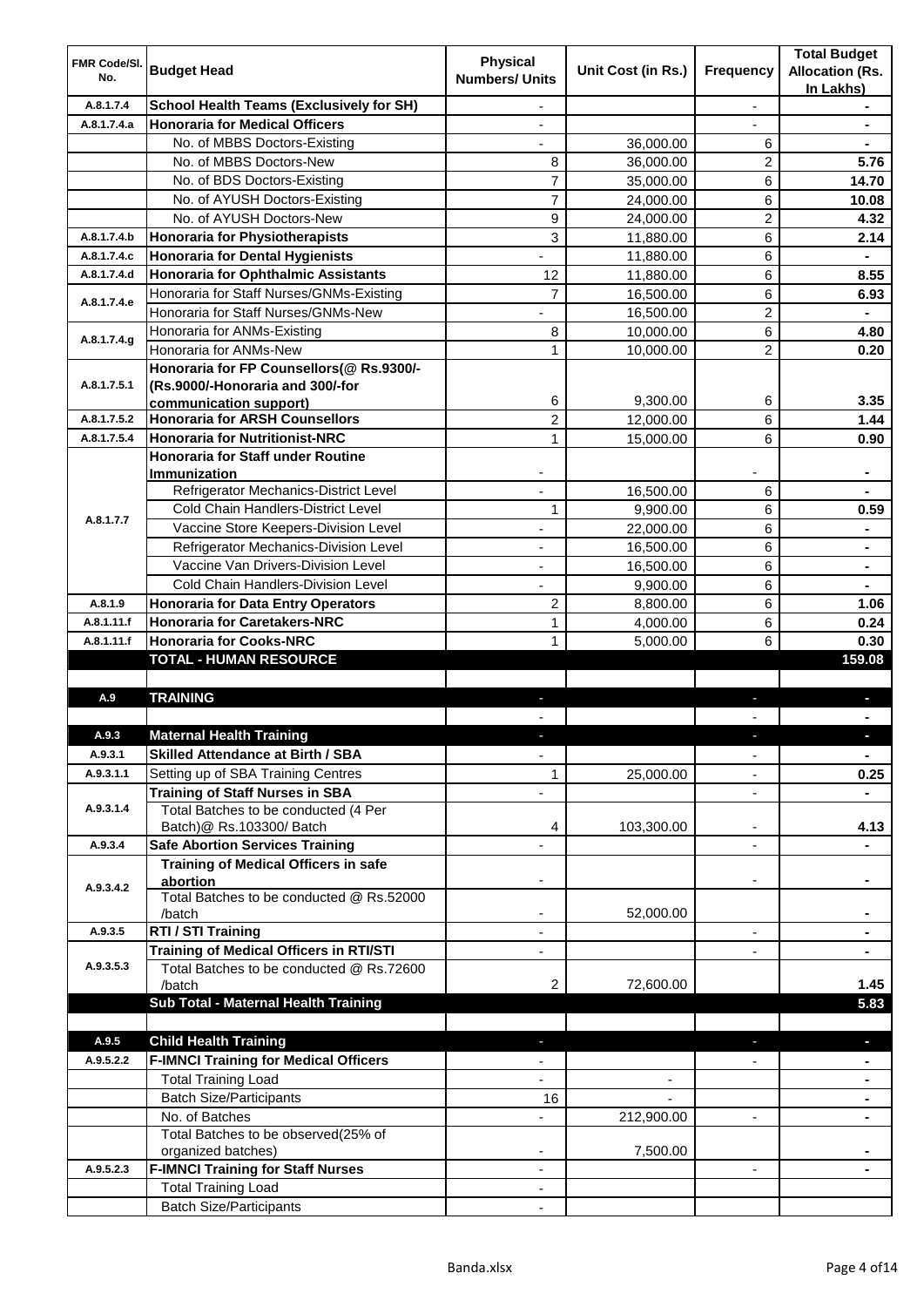| FMR Code/SI.<br>No. | <b>Budget Head</b>                                                                      | <b>Physical</b><br><b>Numbers/ Units</b> | Unit Cost (in Rs.) | <b>Frequency</b>         | <b>Total Budget</b><br><b>Allocation (Rs.</b><br>In Lakhs) |
|---------------------|-----------------------------------------------------------------------------------------|------------------------------------------|--------------------|--------------------------|------------------------------------------------------------|
|                     | No. of Batches                                                                          |                                          | 206,900.00         | $\overline{\phantom{0}}$ |                                                            |
|                     | Total Batches to be observed(25% of<br>organized batches)                               |                                          | 7,500.00           |                          |                                                            |
| A.9.5.5.2.a         | <b>IMNCI Plus(CCSP)-10 Days TOT for</b>                                                 |                                          |                    |                          |                                                            |
|                     | <b>Physicians</b>                                                                       |                                          |                    |                          |                                                            |
|                     | <b>Total Training Load</b>                                                              |                                          |                    |                          |                                                            |
|                     | <b>Batch Size/Participants</b>                                                          | 24                                       |                    |                          |                                                            |
|                     | No. of Batches                                                                          |                                          | 576,300.00         |                          |                                                            |
|                     | Total Batches to be observed(25% of                                                     |                                          | 11,000.00          |                          |                                                            |
|                     | organized batches)<br>Sub Total- Child Health Training                                  |                                          |                    |                          |                                                            |
|                     |                                                                                         |                                          |                    |                          |                                                            |
|                     | Adolescent Reproductive and Sexual Health/                                              |                                          |                    |                          |                                                            |
| A.9.7               | <b>ARSH Training</b>                                                                    |                                          |                    |                          |                                                            |
|                     | <b>ARSH training for ANMs/LHVs</b>                                                      |                                          |                    |                          |                                                            |
| A.9.7.4             | Total Batches to be conducted@ Rs.71000/                                                |                                          |                    |                          |                                                            |
|                     | <b>Batch</b>                                                                            | 3                                        | 71,000.00          |                          | 2.13                                                       |
|                     | <b>Sub Total- ARSH Training</b>                                                         |                                          |                    |                          | 2.13                                                       |
|                     |                                                                                         |                                          |                    |                          |                                                            |
| A.9.8.4.2           | <b>Clinical Establishment Act</b>                                                       | $\mathbf{1}$                             | 798,000.00         |                          | 7.98                                                       |
|                     |                                                                                         |                                          |                    |                          |                                                            |
|                     | <b>TOTAL - Training</b>                                                                 |                                          |                    |                          | 15.94                                                      |
|                     |                                                                                         |                                          |                    |                          |                                                            |
| A.10                | PROGRAMME MANAGEMENT                                                                    |                                          |                    |                          |                                                            |
| A.10.2              | <b>District Programme Management Support</b>                                            |                                          |                    |                          |                                                            |
|                     | Unit                                                                                    |                                          |                    |                          |                                                            |
|                     | <b>Contractual Staffs for DPMSU</b>                                                     |                                          |                    |                          |                                                            |
| A.10.2.1            | Honoraria for District Programme Manager                                                | 1                                        | 32,700.00          | 6                        | 1.96                                                       |
| A.10.2.2            | Honoraria for District Accounts Manager                                                 | $\mathbf{1}$                             | 26,650.00          | 6                        | 1.60                                                       |
| A.10.2.3            | Honoraria for District Data Manager(District                                            |                                          |                    |                          |                                                            |
| A.10.2.7            | Data cum Account Assistant)<br>Honoraria for Office Assistant                           | 1                                        | 18,150.00          | 6                        | 1.09                                                       |
|                     | Operational Expenses for DPMU unit                                                      | $\mathbf{1}$                             | 7,000.00           | 6                        | 0.42                                                       |
| A.10.2.8.1          | Honoraria for District Community Process                                                | $\mathbf{1}$                             | 75,000.00          | 6                        | 4.50                                                       |
| A.10.2.8.2          | Manager                                                                                 |                                          | 26,650.00          | 6                        | 1.60                                                       |
|                     | <b>Sub Total - DPMU</b>                                                                 |                                          |                    |                          | 11.17                                                      |
|                     |                                                                                         |                                          |                    |                          |                                                            |
| A.10.3              | <b>Block Programme Management Unit (BPMU)</b>                                           |                                          |                    | ۰                        | ۰                                                          |
| A.10.3.1            | Honoraria for Block Programme Managers                                                  | 8                                        | 20,000.00          | 6                        | 9.60                                                       |
| A.10.3.2            | Honoraria for Block Accounts Managers                                                   | 8                                        | 10,000.00          | 6                        | 4.80                                                       |
|                     | <b>Sub Total - DPMU</b>                                                                 | J,                                       |                    | ٠                        | 14.40                                                      |
|                     |                                                                                         |                                          |                    |                          |                                                            |
| A.10.6              | <b>Concurrent Audit System</b>                                                          | $\blacksquare$                           |                    | $\blacksquare$           | $\blacksquare$                                             |
|                     | Budget For Block Units(Rs.1500 per                                                      |                                          |                    |                          |                                                            |
|                     | Block/Quarter)                                                                          | 8                                        | 1,500.00           | 4                        | 0.48                                                       |
|                     | Budget For District (District HO Rs.                                                    |                                          |                    |                          |                                                            |
|                     | 4500/Month)                                                                             | 1                                        | 4,500.00           | 12                       | 0.54                                                       |
|                     | <b>Sub Total - Concurrent Audit</b>                                                     |                                          |                    |                          | 1.02                                                       |
|                     |                                                                                         |                                          |                    |                          |                                                            |
| A.10.7              | <b>Mobility Support, Field Visits</b><br>Mobility Support-DPMU/District (2 Vehicles per |                                          |                    | $\blacksquare$           | $\blacksquare$                                             |
| A.10.7.2            | District per month)                                                                     | 2                                        | 25,000.00          | 12                       | 6.00                                                       |
|                     | Mobility Support-BPMU/Block (1 Vehicle per                                              |                                          |                    |                          |                                                            |
| A.10.7.3            | District per Month)                                                                     | 8                                        | 25,000.00          | 12                       | 24.00                                                      |
|                     | Mobility Support for Div.PMU Division & AD                                              |                                          |                    |                          |                                                            |
| A.10.7.4.1          | Offices( 1 vehicle per Division)                                                        |                                          | 25,000.00          | 12                       |                                                            |
|                     | Sub Total - Mobility Support, Field Visits                                              |                                          |                    |                          | 30.00                                                      |
|                     |                                                                                         |                                          |                    |                          |                                                            |
|                     | <b>TOTAL - Programme Management</b>                                                     |                                          |                    |                          | 56.59                                                      |
|                     |                                                                                         |                                          |                    |                          |                                                            |
|                     | <b>GRAND TOTAL- RCH FLEXIPOOL</b>                                                       | $\overline{\phantom{a}}$                 |                    | $\overline{\phantom{a}}$ | 1,226.29                                                   |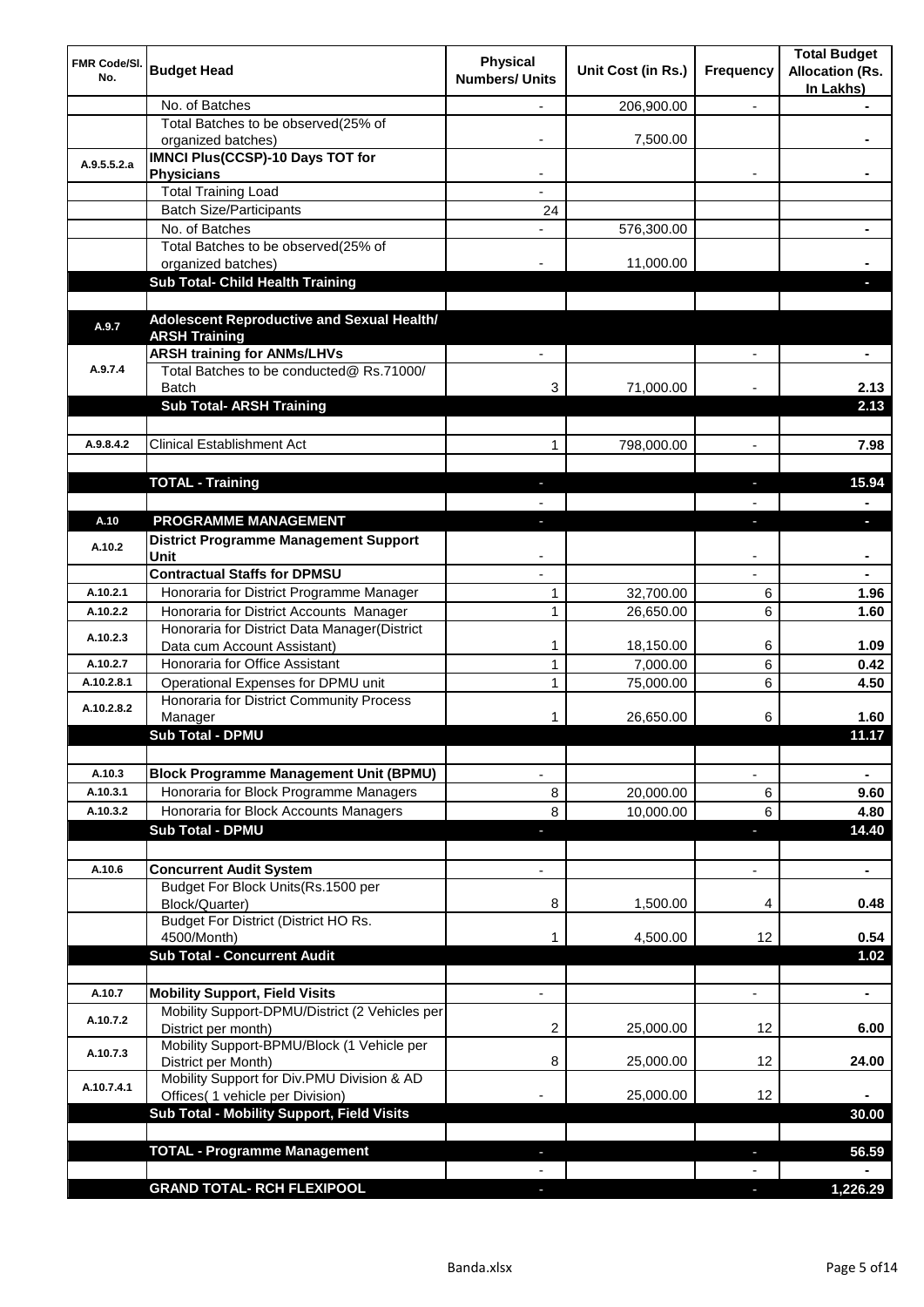| FMR Code/SI.<br>No. | <b>Budget Head</b>                                                                                                                                                         | <b>Physical</b><br><b>Numbers/ Units</b> | Unit Cost (in Rs.) | <b>Frequency</b>         | <b>Total Budget</b><br><b>Allocation (Rs.</b><br>In Lakhs) |
|---------------------|----------------------------------------------------------------------------------------------------------------------------------------------------------------------------|------------------------------------------|--------------------|--------------------------|------------------------------------------------------------|
|                     |                                                                                                                                                                            |                                          |                    | $\blacksquare$           |                                                            |
| в                   | <b>MISSION FLEXIPOOL</b>                                                                                                                                                   | a.                                       |                    | ш                        |                                                            |
| <b>B1</b>           | <b>ASHA</b>                                                                                                                                                                |                                          |                    |                          |                                                            |
| B1.1.1.4.2          | ASHA State Trainers - TOT (Module VI&VII)-<br>National Level-Cost of TA/DA                                                                                                 |                                          | 15,000.00          |                          |                                                            |
| B1.1.3.3            | <b>Incentive for FP</b>                                                                                                                                                    |                                          |                    |                          |                                                            |
| B1.1.3.3.1          | Incentive for ASHA @ Rs. 1000 if a couple<br>adopts permanent methods after 02<br>children(Assumed that 15.56 % clients<br>adopts permanent methods after 02<br>children). | 877                                      | 1,000.00           |                          | 8.77                                                       |
| B1.1.3.5            | <b>Other incentive</b>                                                                                                                                                     |                                          |                    |                          |                                                            |
| B1.1.3.5.1          | On taking Complicated On pregnancy cases<br>or New born cases to the health facility<br>@Rs.150/- case (up to 3 cases/year)                                                | 1,523                                    | 150.00             | 3                        | 6.85                                                       |
| B1.1.3.5.3          | Birth & Death Registration (For 30 birth & 9<br>deaths/ASHA) -Amount Approved 90% Only                                                                                     | 1,523                                    | 180.00             | $\overline{\phantom{a}}$ | 2.47                                                       |
| B1.1.3.5.5          | TA/DA for attending Monthly Meetings<br>@Rs.100/Meeting - Amount Approved 90%<br>Only                                                                                      | 1,523                                    | 100.00             | 12                       | 16.45                                                      |
| B1.1.3.5.6          | Maternal Death Audit Information<br>(@Rs.200/Case)-Amount Approved 50%<br>Only                                                                                             | 306                                      | 200.00             |                          | 0.31                                                       |
| B1.1.3.5.12         | Incentives to ASHA Sangini(@Rs.150 for<br>one field visit and 20 visits per month)                                                                                         | 58                                       | 3,000.00           | 10                       | 17.40                                                      |
| B1.1.3.6            | <b>Other Activities</b>                                                                                                                                                    |                                          |                    |                          |                                                            |
| B1.1.3.6.1          | ASHA Divas/Annual ASHA Samellan-                                                                                                                                           |                                          |                    |                          |                                                            |
|                     | (Amount Approved 70% Only)                                                                                                                                                 | 1,523                                    | 250.00             |                          | 2.67                                                       |
|                     | <b>ASHA Payment Voucher</b>                                                                                                                                                | 1,523                                    | 25.00              |                          | 0.38                                                       |
| B1.1.3.6.3          | <b>ASHA Master Payment Register</b>                                                                                                                                        | 8                                        | 150.00             |                          | 0.01                                                       |
|                     | <b>ASHA Sangini Format</b>                                                                                                                                                 | 58                                       | 50.00              |                          | 0.03                                                       |
| B1.1.4<br>B1.1.5    | Awards to ASHA's/Link workers<br><b>ASHA Resource Centre/ASHA Mentoring</b>                                                                                                | 8                                        | 5,000.00           | $\overline{\phantom{a}}$ | 0.40                                                       |
| B1.1.5.4            | Group<br>Mobility Costs ASHA Mentoring Group for<br>district*4 meetings@Rs.2500/meeting                                                                                    | 4                                        | 2,500.00           |                          | 0.10                                                       |
|                     | Sub Total - ASHA                                                                                                                                                           |                                          |                    |                          | 55.83                                                      |
|                     |                                                                                                                                                                            |                                          |                    |                          |                                                            |
| <b>B2</b>           | <b>Untied Funds</b>                                                                                                                                                        | ٠                                        |                    | a,                       |                                                            |
| <b>B2.1</b>         | No. of CHCs/SDH and Amount Approved 71%                                                                                                                                    | 9                                        | 50,000.00          | 1                        | 3.20                                                       |
| <b>B2.2</b>         | Only<br>No. of PHCs and Amount Approved 93% Only                                                                                                                           | 46                                       | 25,000.00          | 1                        | 10.70                                                      |
| <b>B2.3</b>         | No. of Sub Centres and Amount Approved<br>46% Only                                                                                                                         | 285                                      | 10,000.00          | 1                        | 13.11                                                      |
| <b>B2.4</b>         | No. of VHNSCs and Amount Approved 36%<br>Only                                                                                                                              | 437                                      | 10,000.00          | 1                        | 15.73                                                      |
|                     | <b>Sub Total - Untied Funds</b>                                                                                                                                            |                                          |                    |                          | 42.73                                                      |
|                     |                                                                                                                                                                            | $\overline{\phantom{a}}$                 |                    | $\frac{1}{2}$            |                                                            |
| <b>B.3</b>          | <b>Annual Maintenance Grants</b>                                                                                                                                           | ٠                                        |                    | ٠                        | ٠                                                          |
| <b>B3.1</b>         | No. of CHCs and Amount Approved 70% Only                                                                                                                                   | 9                                        | 100,000.00         | 1                        | 6.30                                                       |
| <b>B3.2</b>         | No. of PHCs and Amount Approved 69% Only                                                                                                                                   | 40                                       | 50,000.00          | 1                        | 13.80                                                      |
| <b>B3.3</b>         | No. of Sub Centres and Amount Approved<br>49% Only                                                                                                                         | 249                                      | 10,000.00          | 1                        | 12.20                                                      |
|                     | Sub Total - AMG                                                                                                                                                            | J,                                       |                    | ı                        | 32.30                                                      |
|                     |                                                                                                                                                                            |                                          |                    |                          |                                                            |
| B.6                 | <b>Corpus Grants to HMS/RKS</b>                                                                                                                                            | ٠                                        |                    | ٠                        | Ξ.                                                         |
| B6.1                | District Hospitals (DH+DWH)                                                                                                                                                | 2                                        |                    | $\blacksquare$           | $\blacksquare$                                             |
|                     | Amount Approved for District Hospitals                                                                                                                                     |                                          |                    |                          | 5.48                                                       |
| B6.2                | No. of CHCs and Amount Approved 90% Only                                                                                                                                   | 9                                        | 100,000.00         | 1                        | 8.10                                                       |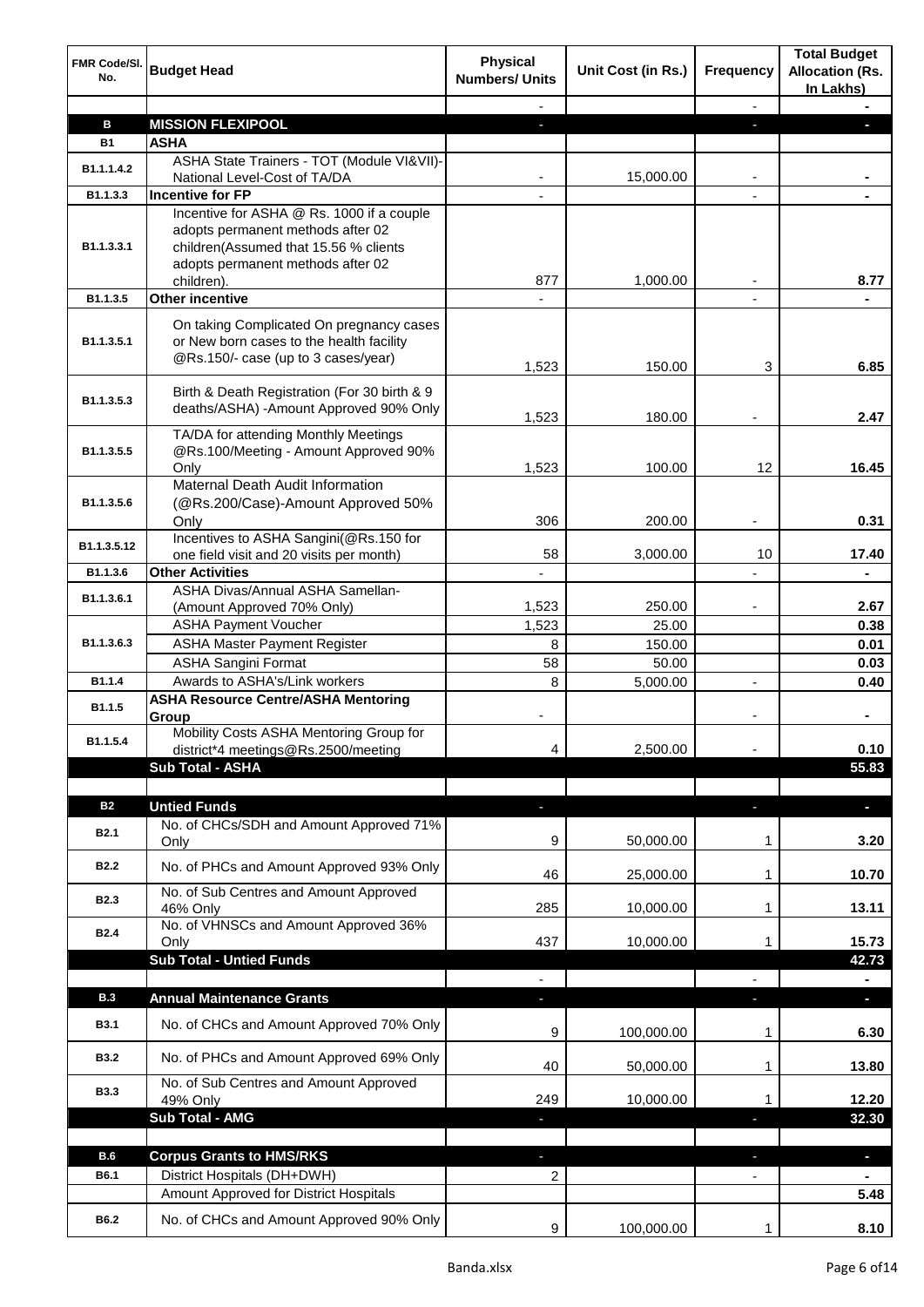| FMR Code/SI.<br>No.  | <b>Budget Head</b>                                                                                   | <b>Physical</b><br><b>Numbers/ Units</b> | Unit Cost (in Rs.) | <b>Frequency</b>         | <b>Total Budget</b><br><b>Allocation (Rs.</b><br>In Lakhs) |
|----------------------|------------------------------------------------------------------------------------------------------|------------------------------------------|--------------------|--------------------------|------------------------------------------------------------|
| B6.3                 | No. of PHCs and Amount Approved 90% Only                                                             | 46                                       | 50,000.00          |                          | 20.70                                                      |
|                      | <b>Sub Total - HMS/RKS</b>                                                                           |                                          |                    |                          | 34.28                                                      |
|                      |                                                                                                      |                                          |                    |                          |                                                            |
| <b>B9</b>            | <b>Mainstreaming of AYUSH</b>                                                                        | l,                                       |                    |                          | o.                                                         |
| <b>B.9.1</b>         | <b>Medical Officers (Only AYUSH)</b>                                                                 |                                          |                    |                          |                                                            |
| B.9.1.1              | <b>Contractual Medical Officers</b>                                                                  | 21                                       | 24,000.00          | 6                        | 30.24                                                      |
| <b>B.9.2</b>         | <b>AYUSH Pharmacists</b>                                                                             | 12                                       | 9,000.00           | 6                        | 6.48                                                       |
|                      | <b>Sub Total (AYUSH)</b>                                                                             | l,                                       |                    | ı                        | 36.72                                                      |
|                      |                                                                                                      | $\overline{\phantom{a}}$                 |                    | $\overline{\phantom{0}}$ |                                                            |
| <b>B10</b><br>B.10.2 | <b>IEC-BCC Activities</b><br>Implementation of BCC/IEC Activities at<br>district level               | J,                                       |                    |                          | o.<br>3.00                                                 |
| B.10.5.2             | Printing of WIFS Cards, Referral Slips, etc                                                          |                                          |                    |                          |                                                            |
|                      | WIFS Cards for School Children(No. of Cards)                                                         | 22,607                                   | 4.00               |                          | 0.90                                                       |
|                      | Sub Total (IEC/BCC)                                                                                  | J,                                       |                    | J.                       | 3.90                                                       |
|                      |                                                                                                      |                                          |                    |                          |                                                            |
| <b>B15</b>           | <b>Planning, Implementation and Monitoring</b>                                                       |                                          |                    |                          |                                                            |
|                      |                                                                                                      |                                          |                    |                          |                                                            |
| B15.2                | <b>Quality Assurance</b>                                                                             |                                          |                    |                          |                                                            |
| B15.2.2              | <b>Quality Assurance Committees</b><br><b>Division Level</b>                                         |                                          |                    |                          |                                                            |
|                      |                                                                                                      |                                          |                    |                          |                                                            |
|                      | One time establishment @ Rs. 1.00 Lakh/<br>Division (Amount Approved 50% Only)                       |                                          | 100,000.00         |                          |                                                            |
|                      | Operational Expenses @Rs. 5000/month/                                                                |                                          |                    |                          |                                                            |
|                      | division (Amount Approved 50% Only)                                                                  |                                          | 5,000.00           | 12                       |                                                            |
|                      | <b>District Level</b>                                                                                |                                          |                    |                          |                                                            |
|                      | One time establishment @ Rs. 1.00 Lakh/<br>District (Amount Approved 50% Only)                       | 1                                        | 100,000.00         |                          | 0.50                                                       |
|                      | Operational Expenses @Rs. 5000/ Month/<br>District (Amount Approved 50% Only)                        | 1                                        | 5,000.00           | 12                       | 0.30                                                       |
| B15.2.4              | <b>Review meetings</b>                                                                               |                                          |                    |                          |                                                            |
| B15.2.4.2            | <b>Division Level</b>                                                                                |                                          |                    |                          |                                                            |
|                      | Review meetings @ Rs 10000/- per meeting<br>for 4 meeting per division (Amount Approved<br>50% Only) |                                          | 10,000.00          | 4                        |                                                            |
|                      | <b>District Level</b>                                                                                |                                          |                    |                          |                                                            |
|                      | Review meetings @ Rs 10000/- per meeting<br>for 4 meeting per District (Amount Approved<br>50% Only) | 1                                        | 10,000.00          | 4                        | 0.20                                                       |
| B15.2.5              | <b>Other Block Level Activities</b><br>Block QA visioning meeting (Orienting                         |                                          |                    |                          |                                                            |
| B15.2.5.1            | <b>Block Officials on Facility Solutions Levels-</b><br>Amount Approved 50% Only)                    | 1                                        | 35,000.00          | 1                        | 0.18                                                       |
| B15.2.5.2            | Quality Management System (QMS) training<br>workshop -(Amount Approved 50% Only)                     |                                          |                    |                          |                                                            |
|                      | <b>Sub Total - Quality Assurance</b>                                                                 | T.                                       | 100,000.00         | r                        | 0.50<br>1.68                                               |
|                      |                                                                                                      |                                          |                    |                          |                                                            |
| B15.3                | <b>Monitoring and Evaluation</b>                                                                     |                                          |                    |                          |                                                            |
| B15.3.1.6.3          | Honoraria of Data Entry Operators for MCTS                                                           | 8                                        | 11,000.00          | 6                        | 5.28                                                       |
| B15.3.2              | <b>Computerization HMIS and E-governance</b>                                                         |                                          |                    |                          |                                                            |
|                      |                                                                                                      |                                          |                    |                          |                                                            |
|                      | HMIS Operational Cost (excluding HR & Trainings)-                                                    |                                          |                    |                          |                                                            |
|                      | Expenses for Internet @1500/month/<br>computer for 951 Nos                                           | 10                                       | 1,500.00           | 12                       | 1.80                                                       |
|                      | Expenses for Internet Rs.750/pm/block<br>computer(new) for 820 Nos.                                  | 8                                        | 750.00             | 12                       | 0.72                                                       |
| B15.3.2.1.a          | Expenses for Internet Data Card                                                                      |                                          |                    |                          |                                                            |
|                      | @Rs.750/pm/Computer (new) for 75 Nos.                                                                | 1                                        | 750.00             | 12                       | 0.09                                                       |
|                      |                                                                                                      | Banda.xlsx                               |                    |                          | Page 7 of 14                                               |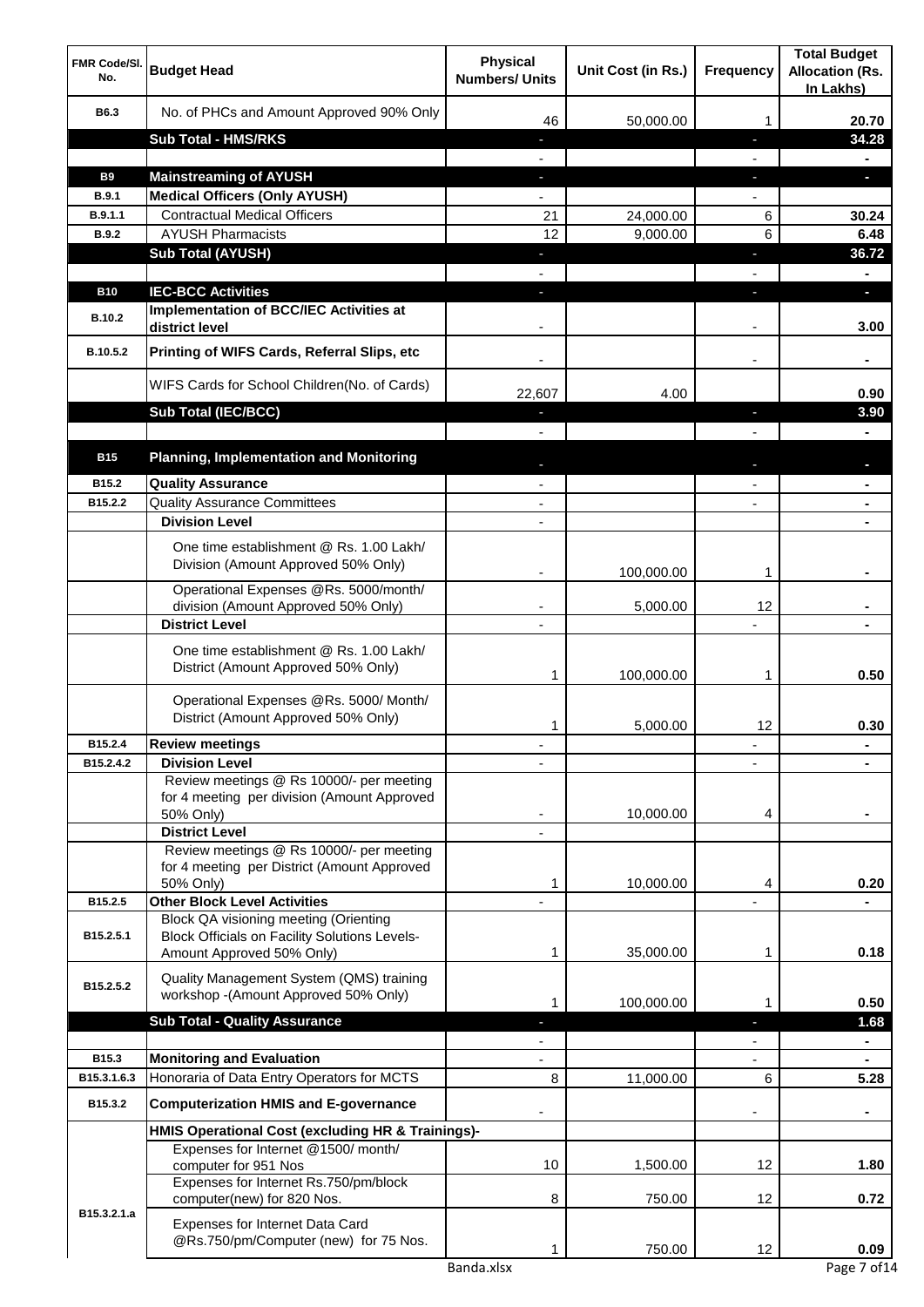| <b>FMR Code/SI.</b><br>No. | <b>Budget Head</b>                                                                                               | <b>Physical</b><br><b>Numbers/ Units</b> | Unit Cost (in Rs.) | Frequency      | <b>Total Budget</b><br><b>Allocation (Rs.</b><br>In Lakhs) |
|----------------------------|------------------------------------------------------------------------------------------------------------------|------------------------------------------|--------------------|----------------|------------------------------------------------------------|
|                            | Expenses for Internet Data Card<br>@Rs.750/pm/Computer (new) for 18 Nos.                                         |                                          | 750.00             | 12             |                                                            |
| B15.3.2.1.d                | Other Office and admin expenses                                                                                  |                                          |                    |                |                                                            |
| B15.3.2.1.d.2              | Maintenance of Computers/AMC/etc -HMIS<br>(Block -PHC/CHC,CH, CMF (M/F) Old                                      | 10                                       |                    |                | 0.40                                                       |
| B15.3.2.1.d.3              | @Rs. 4000/unit for 951 no.<br>Purchase of computer consumables/Admin<br>Expenses @ Rs.1000.00 for 951 no.-Six    |                                          | 4,000.00           | 1              |                                                            |
| B15.3.2.2.a                | Months<br>MCTS Operational Cost (excluding HR &                                                                  | 10                                       | 1,000.00           | 6              | 0.60                                                       |
| B15.3.2.2.b                | Trainings)<br>Procurement of<br>computers/Printers/Cartridges, etc. -<br>@50,000.00/Computer Systems for 820 No. | 8                                        | 50,000.00          | 1              | 4.00                                                       |
| B15.3.2.2.d                | Other Office and admin expenses<br>@12,000.00 per year -820 No.(New)                                             | 8                                        | 12,000.00          | 1              | 0.96                                                       |
| B15.3.3                    | Other M & E Activities                                                                                           | ä,                                       |                    | $\blacksquare$ |                                                            |
| B15.3.3.5                  | Review Meetings for MCTS @ Rs<br>4,000/meeting for 12 meetings<br>Sub Total - Monitoring and Evaluation          | 1                                        | 4,000.00           | 12             | 0.48<br>14.33                                              |
| <b>B.16</b>                | <b>PROCUREMENT</b>                                                                                               | ı                                        |                    | ٠              | o.                                                         |
| B16.1.1                    | <b>Procurement of Equipments: MH</b>                                                                             |                                          |                    |                |                                                            |
| B16.1.1.2                  | MVA /EVA Kits for Safe Abortion services                                                                         | 8                                        | 2,500.00           |                | 0.20                                                       |
| B16.1.6                    | <b>Equipments for ARSH/ School Health</b>                                                                        |                                          |                    |                |                                                            |
| B16.1.6.1                  | Equipments for ARSH Clinics (New)                                                                                | 2                                        | 15,000.00          |                | 0.30                                                       |
|                            | <b>Sub Total (Procurement of Equipments)</b>                                                                     |                                          |                    |                | 0.50                                                       |
| B.16.2.1                   | Drugs & supplies for MH                                                                                          |                                          |                    |                |                                                            |
| B.16.2.1.2                 | Drugs for Safe Abortion (No. of MMA<br>estimated in year 2013-14)                                                | 66                                       | 200.00             |                | 0.13                                                       |
| B.16.2.4                   | <b>Supplies for IMEP</b>                                                                                         |                                          |                    |                |                                                            |
| B.16.2.4.1                 | Bio-Medical Waste Management-District<br>level                                                                   |                                          |                    |                | 8.15                                                       |
| B.16.2.4.2                 | Bio-Medical Waste Management-CHC level                                                                           |                                          |                    |                | 11.01                                                      |
| B.16.2.4.3                 | Cleaning/Washing, House keeping and<br>Laundry Management - District Level                                       |                                          |                    |                | 13.40                                                      |
| B.16.2.4.4                 | Cleaning/Washing, House keeping and<br>Laundry Management - CHC/PHC Level                                        |                                          |                    |                | 12.24                                                      |
| B.16.2.5.2                 | <b>ASHA Drug Kits</b><br>Drug Kit replenishment for ASHAs @ Rs.<br>300/ASHA                                      | 1,075                                    | 300.00             |                | 3.23                                                       |
| B.16.2.6                   | Drugs & supplies for WIFS                                                                                        |                                          |                    |                |                                                            |
|                            | For Govt. & Govt. aided Schools (Classes VI<br>to XII)                                                           |                                          |                    |                |                                                            |
|                            | <b>Total Beneficiaries</b>                                                                                       | 78,805                                   |                    |                |                                                            |
| B.16.2.6.1                 | IFA Tables Required at District (Beneficiary*<br>52 Tabs)                                                        | 4,097,856                                | 0.12               |                | 4.92                                                       |
| B.16.2.6.2                 | Albendazole Tablets Required at District<br>(Beneficiary *2 Tabs)                                                | 157,610                                  | 1.00               |                | 1.58                                                       |
| B.16.2.7                   | Drugs & Supplies under SHP                                                                                       |                                          |                    |                |                                                            |
|                            | <b>For Aganwadi Centres</b>                                                                                      |                                          |                    |                |                                                            |
|                            | Expected No. of Children at AWCs                                                                                 | 37,600                                   |                    |                |                                                            |
|                            | No. of IFA Bottles (One bottle of 100<br>ml./child)                                                              | 37,600                                   | 10.00              |                | 3.76                                                       |
|                            | Albendazole Tablets (2 tablets per Child)<br>For Primary Schools(For Govt. & Govt.                               | 75,200                                   | 1.00               |                | 0.75                                                       |
|                            | aided Schools Classes I to V)                                                                                    |                                          |                    |                |                                                            |
|                            | Expected No. of Children in Schools                                                                              | 143,609                                  |                    |                |                                                            |
|                            | No. of Tablets Required at District (52 Tabs./<br>Beneficiary)<br>No. of Tablets Required at District (2 Tabs./  | 7,467,668                                | 0.12               |                | 8.96                                                       |
|                            | Beneficiary)                                                                                                     | 287,218                                  | 1.00               |                | 2.87                                                       |
|                            |                                                                                                                  | Banda.xlsx                               |                    |                | Page 8 of 14                                               |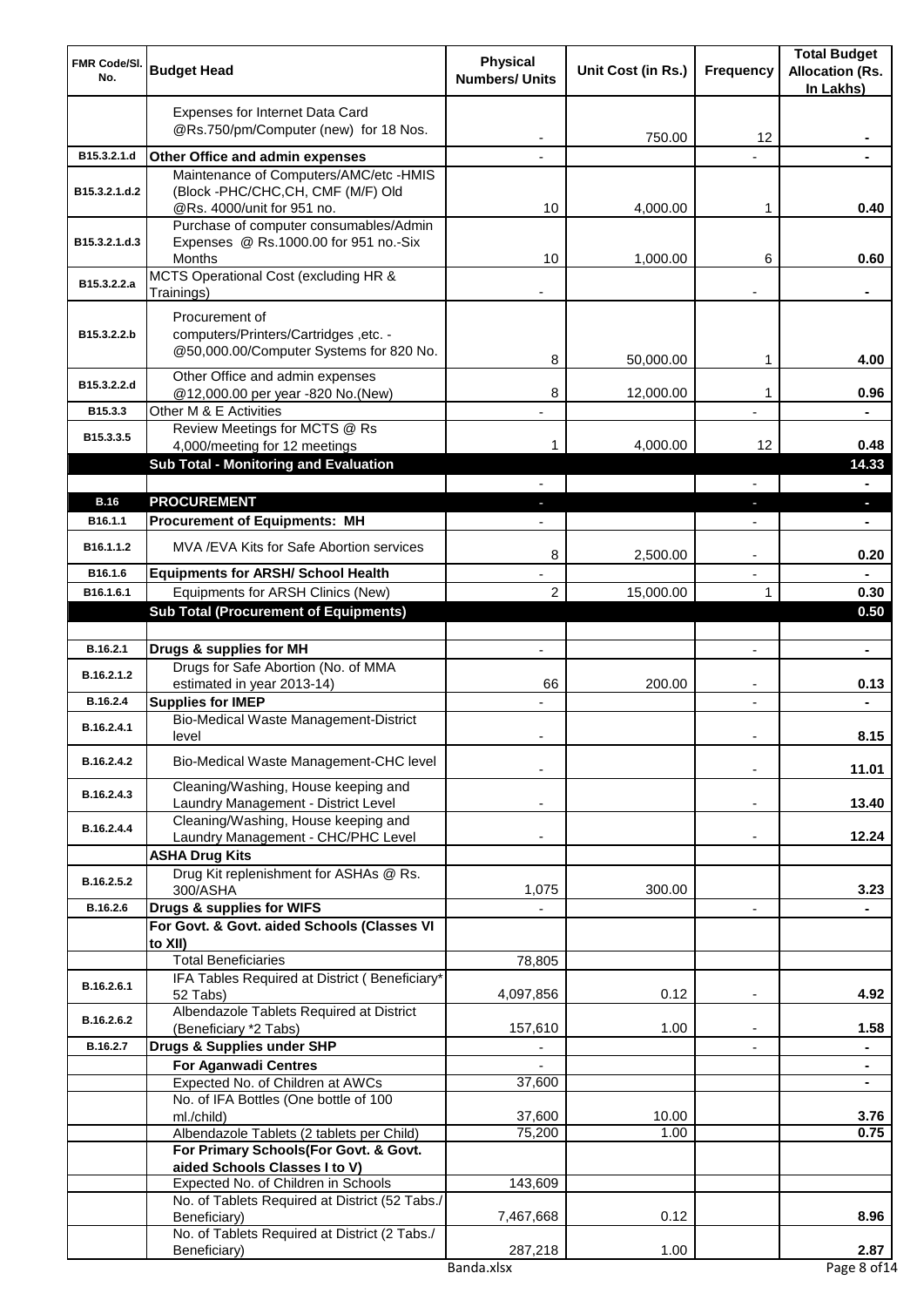| FMR Code/SI.<br>No. | <b>Budget Head</b>                                                                                                                                                                                                             | <b>Physical</b><br><b>Numbers/ Units</b> | Unit Cost (in Rs.) | <b>Frequency</b> | <b>Total Budget</b><br><b>Allocation (Rs.</b><br>In Lakhs) |
|---------------------|--------------------------------------------------------------------------------------------------------------------------------------------------------------------------------------------------------------------------------|------------------------------------------|--------------------|------------------|------------------------------------------------------------|
|                     | <b>Medicines for Teams</b>                                                                                                                                                                                                     |                                          |                    |                  |                                                            |
|                     | No. of Blocks                                                                                                                                                                                                                  | 8                                        |                    |                  |                                                            |
|                     | First Time Medicines For Teams (2 Teams<br>in Each Block)                                                                                                                                                                      | 16                                       | 18,000.00          |                  | 2.88                                                       |
|                     | <b>Sub Total (Procurement of Drugs &amp; Supplies)</b>                                                                                                                                                                         |                                          |                    |                  | 73.87                                                      |
|                     |                                                                                                                                                                                                                                |                                          |                    |                  |                                                            |
|                     |                                                                                                                                                                                                                                |                                          |                    |                  |                                                            |
| <b>B.17</b>         | <b>Drugs Warehouses/Logistics Management</b>                                                                                                                                                                                   |                                          |                    |                  |                                                            |
|                     | Honoraria of Staff at Regional Drug<br>Warehouse                                                                                                                                                                               |                                          |                    |                  |                                                            |
|                     | Accountant                                                                                                                                                                                                                     |                                          | 10,000.00          | 6                |                                                            |
|                     | Computer Operator Cum Store Keeper                                                                                                                                                                                             |                                          | 10,000.00          | 6                |                                                            |
|                     | Fork-Lift Operator cum Mechanic                                                                                                                                                                                                |                                          | 6,500.00           | 6                |                                                            |
| <b>B.17.1</b>       | Fourth class / Loader                                                                                                                                                                                                          |                                          | 6,500.00           | 6                |                                                            |
|                     | Generator Operator cum Electrician                                                                                                                                                                                             |                                          | 5,000.00           | 6                |                                                            |
|                     | Sweeper                                                                                                                                                                                                                        |                                          | 3,500.00           | 6                |                                                            |
|                     | <b>Armed Guards</b>                                                                                                                                                                                                            |                                          | 6,335.00           | 6                |                                                            |
|                     | <b>General Guards</b>                                                                                                                                                                                                          |                                          | 5,157.00           | 6                |                                                            |
|                     | Gardener                                                                                                                                                                                                                       |                                          | 3,000.00           | 6                |                                                            |
|                     | Honoraria of Staff at District Drug<br>Warehouse                                                                                                                                                                               |                                          |                    |                  | ۰                                                          |
|                     | Computer Operator Cum Store Keeper                                                                                                                                                                                             | $\mathbf{1}$                             | 10,000.00          | 6                | 0.60                                                       |
| B.17.3              | Generator Operator Cum Mechanic/Electricia                                                                                                                                                                                     | 1                                        | 5,000.00           | 6                | 0.30                                                       |
|                     | Loader                                                                                                                                                                                                                         | 1                                        | 5,000.00           | 6                | 0.30                                                       |
|                     | Choukidar                                                                                                                                                                                                                      | 1                                        | 5,000.00           | 6                | 0.30                                                       |
|                     | Part-time Sweeper                                                                                                                                                                                                              | 1                                        | 2,500.00           | 6                | 0.15                                                       |
| <b>B.17.4</b>       | <b>Others</b>                                                                                                                                                                                                                  |                                          |                    |                  |                                                            |
| B.17.4.1            | Operational Cost for Regional Drug ware House                                                                                                                                                                                  |                                          |                    |                  |                                                            |
|                     | <b>Electricity Charges</b>                                                                                                                                                                                                     |                                          |                    |                  | ۰                                                          |
|                     | <b>Telephone Charges</b>                                                                                                                                                                                                       |                                          |                    |                  |                                                            |
|                     | POL & Maintenance of DG Sets                                                                                                                                                                                                   |                                          |                    |                  | $\blacksquare$                                             |
|                     | Stationary                                                                                                                                                                                                                     |                                          |                    |                  | $\blacksquare$                                             |
|                     | Contingency                                                                                                                                                                                                                    |                                          |                    |                  |                                                            |
|                     | <b>Sub Total-Drug Ware Houses</b>                                                                                                                                                                                              |                                          |                    |                  | 1.65                                                       |
|                     | <b>GRAND TOTAL- MISSION FLEXIPOOL</b>                                                                                                                                                                                          | ٠                                        |                    | ٠                | 297.80                                                     |
|                     |                                                                                                                                                                                                                                |                                          |                    |                  |                                                            |
| C                   | <b>IMMUNISATION</b>                                                                                                                                                                                                            | a.                                       |                    | ÷.               | a.                                                         |
| C.1                 | RI strengthening project (Review meeting,<br>Mobility support, Outreach services etc)                                                                                                                                          |                                          |                    | ä,               |                                                            |
| C.1.a               | Mobility Support for supervision for district<br>level officers @Rs 250000/- Year                                                                                                                                              | $\mathbf{1}$                             | 250,000.00         |                  | 2.50                                                       |
| C.1.b               | Mobility support for supervision at State level                                                                                                                                                                                |                                          |                    |                  |                                                            |
| C.1.c               | Printing and dissemination of Immunization<br>cards, tally sheets, monitoring forms etc.@<br>Rs 10 /- Beneficiary                                                                                                              | 57,584                                   | 10.00              | ٠                | 5.76                                                       |
| C.1.d               | Support for Quarterly State level review<br>meetings of district officer                                                                                                                                                       |                                          |                    |                  |                                                            |
| C.1.e               | Quarterly review meetings exclusive for RI at<br>district level with Block Mos, CDPO, and<br>other stake holders (@ Rs 100/- per<br>participant(5 participant / block)                                                         | 160                                      | 100.00             |                  | 0.16                                                       |
| C.1.f               | Quarterly review meetings exclusive for RI at<br>block level @Rs 50/- per person as<br>honorarium/Asha(For travel) & Rs 25 per<br>person at the disposal of MOIC for meeting<br>expenses (Refreshment, stationery and<br>mis.) | 6,092                                    | 75.00              |                  | 4.57                                                       |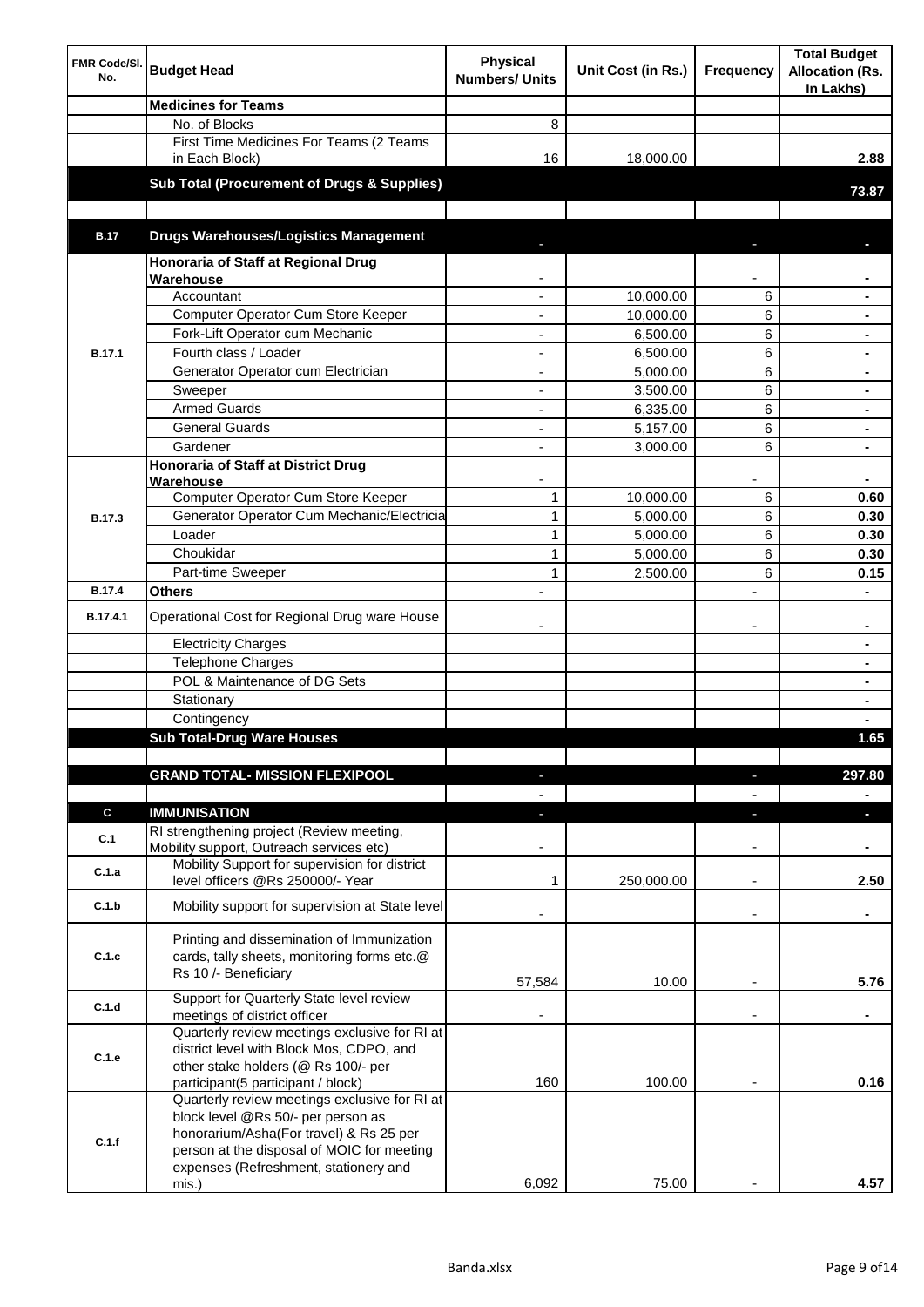| FMR Code/SI.<br>No.                                                                                                                      | <b>Budget Head</b>                                                                          | <b>Physical</b><br><b>Numbers/ Units</b> | Unit Cost (in Rs.) | <b>Frequency</b>         | <b>Total Budget</b><br><b>Allocation (Rs.</b><br>In Lakhs) |
|------------------------------------------------------------------------------------------------------------------------------------------|---------------------------------------------------------------------------------------------|------------------------------------------|--------------------|--------------------------|------------------------------------------------------------|
|                                                                                                                                          | Focus on slum & underserved areas in                                                        |                                          |                    |                          |                                                            |
|                                                                                                                                          | urban areas/alternative vaccinator for slums<br>(Hiring of ANM @ 450/-per session for four  |                                          |                    |                          |                                                            |
|                                                                                                                                          | sessions/month/slum of 10000 population                                                     |                                          |                    |                          |                                                            |
| C.1.g<br>C.1.h<br>C.1.i<br>C.1.j<br>C.1.k<br>C.1.1<br>C.1.m<br>C.1.n<br>C.1.o<br>C.1.p<br>C.1.q<br>C.1.r<br>C.2<br>C.2.2<br>C.3<br>C.3.1 | and Rs.300/ month as contingency per slum                                                   |                                          |                    |                          |                                                            |
|                                                                                                                                          | i.e.Rs.2100/-month/slum of 10000                                                            |                                          |                    |                          |                                                            |
|                                                                                                                                          | population)                                                                                 | 48                                       | 2,100.00           |                          | 1.01                                                       |
|                                                                                                                                          | Mobilization of children through ASHA or<br>other mobilizers(@Rs 150/-per session)          | 27,360                                   | 150.00             |                          | 41.04                                                      |
|                                                                                                                                          | Alternative vaccine delivery in hard to reach                                               |                                          |                    |                          |                                                            |
|                                                                                                                                          | areas(@Rs 150/-per session)                                                                 | 2,588                                    | 150.00             | $\overline{\phantom{a}}$ | 3.88                                                       |
|                                                                                                                                          | Alternative Vaccine Delivery in other                                                       |                                          |                    |                          |                                                            |
|                                                                                                                                          | areas(@Rs. 75/- per session)                                                                | 24,772                                   | 75.00              | $\overline{\phantom{a}}$ | 18.58                                                      |
|                                                                                                                                          | To develop micro plan at sub-centre level(@<br>Rs 100/- per sub centre)                     | 288                                      | 100.00             |                          | 0.29                                                       |
|                                                                                                                                          | For consolidation of micro plans at block                                                   |                                          |                    |                          |                                                            |
|                                                                                                                                          | level (@ Rs 1000/-per block per PHC and                                                     |                                          |                    |                          |                                                            |
|                                                                                                                                          | Rs 2000/- per district)                                                                     | 11                                       | 1,000.00           |                          | 0.11                                                       |
|                                                                                                                                          | POL for vaccine delivery from State to                                                      |                                          |                    |                          |                                                            |
|                                                                                                                                          | district and from district to PHC/CHCs(@ Rs                                                 |                                          |                    |                          |                                                            |
|                                                                                                                                          | 150000/- per district per year)<br>Consumables for computer including                       | 1                                        | 150,000.00         |                          | 1.50                                                       |
|                                                                                                                                          | provision for internet access for RIMS (@ Rs                                                |                                          |                    |                          |                                                            |
|                                                                                                                                          | 400/- per month per district)                                                               | 1                                        | 400.00             | 12                       | 0.05                                                       |
|                                                                                                                                          | Red/Black plastic bags etc.(@ Rs 3 per bag                                                  |                                          |                    |                          |                                                            |
|                                                                                                                                          | and 2 bags per session)                                                                     | 31,771                                   | 3.00               | 2                        | 1.91                                                       |
|                                                                                                                                          | Hub Cutter/Bleach/Hypochlorite solution/                                                    |                                          |                    |                          |                                                            |
|                                                                                                                                          | Twin buckets(@ Rs 1200/- per PHC/CHC                                                        |                                          |                    |                          |                                                            |
|                                                                                                                                          | per year)<br>Safety Pits(@ Rs 5250/- per pit)                                               | 10<br>5                                  | 1,200.00           | $\overline{\phantom{m}}$ | 0.12<br>0.26                                               |
|                                                                                                                                          | Other Specific requirement                                                                  |                                          | 5,250.00           | $\overline{\phantom{a}}$ |                                                            |
|                                                                                                                                          | Fund for annual maintenance operation of                                                    |                                          |                    |                          |                                                            |
|                                                                                                                                          | WIC/WIF at division level @ Rs.40000/unit                                                   |                                          |                    |                          |                                                            |
|                                                                                                                                          | of WIC/WIF                                                                                  | $\mathbf{1}$                             | 40,000.00          |                          | 0.40                                                       |
|                                                                                                                                          | POL for generators and operational                                                          |                                          |                    |                          |                                                            |
|                                                                                                                                          | expenses at divisional vaccine storage point                                                |                                          |                    |                          |                                                            |
|                                                                                                                                          | @ Rs 2.00 Lakhs/ year/division vaccine                                                      |                                          |                    |                          |                                                            |
|                                                                                                                                          | store points<br>Electricity bill for WIC/WIF AT state and                                   |                                          | 200,000.00         |                          |                                                            |
|                                                                                                                                          | divisional level @ Rs 1.50Lakhs/year                                                        |                                          |                    |                          |                                                            |
|                                                                                                                                          | /division store points                                                                      |                                          | 150,000.00         |                          |                                                            |
|                                                                                                                                          | <b>AEFI Kits</b>                                                                            | 68                                       | 200.00             |                          | 0.14                                                       |
|                                                                                                                                          | <b>Salary of Contractual Staffs</b>                                                         |                                          |                    |                          |                                                            |
|                                                                                                                                          | <b>Computer Assistants at District level</b>                                                | $\mathbf{1}$                             | 10,000.00          | 6                        | 0.60                                                       |
|                                                                                                                                          | <b>Training under Immunisation</b>                                                          |                                          |                    |                          |                                                            |
|                                                                                                                                          | District level Orientation training including                                               |                                          |                    |                          |                                                            |
|                                                                                                                                          | Hep B, Measles, AEFI & JE(wherever<br>required) for 2 days ANM, Multi Purpose               |                                          |                    |                          |                                                            |
|                                                                                                                                          | Health Worker (Male), LHV, Health Assistant                                                 |                                          |                    |                          |                                                            |
|                                                                                                                                          | (Male/Female), Nurse Midwives, BEEs &                                                       |                                          |                    |                          |                                                            |
|                                                                                                                                          | other staff (as per RCH norms) @ Rs                                                         |                                          |                    |                          |                                                            |
|                                                                                                                                          | 46200/batch                                                                                 | 15                                       | 46,200.00          |                          | 6.93                                                       |
|                                                                                                                                          | Three day training including Hep B, Measles                                                 |                                          |                    |                          |                                                            |
| C.3.2                                                                                                                                    | & JE(wherever required) of Medical Officers<br>of RI using revised MO training module) @    |                                          |                    |                          |                                                            |
|                                                                                                                                          | Rs 65600/ batch                                                                             | 40                                       | 65,600.00          |                          | 26.24                                                      |
|                                                                                                                                          |                                                                                             |                                          |                    |                          |                                                            |
| C.3.4                                                                                                                                    | Two days cold chain handlers training for<br>block level cold chain handlers by State and   |                                          |                    |                          |                                                            |
|                                                                                                                                          | district cold chain officers @ Rs 26600/batch                                               |                                          |                    |                          |                                                            |
|                                                                                                                                          |                                                                                             | 1                                        | 26,600.00          |                          | 0.27                                                       |
|                                                                                                                                          | One day training of block level data handlers<br>by DIOs and District cold chain officer to |                                          |                    |                          |                                                            |
| C.3.5                                                                                                                                    | train about the reporting formats of                                                        |                                          |                    |                          |                                                            |
|                                                                                                                                          | immunization @ Rs 300/ person                                                               | 10                                       | 300.00             | $\overline{a}$           | 0.03                                                       |
| C.3.6                                                                                                                                    | Intensified immunization training of front line                                             |                                          |                    |                          |                                                            |
|                                                                                                                                          | workers @ Rs 86660/batch                                                                    | 10                                       | 86,660.00          |                          | 8.67                                                       |
| C.4                                                                                                                                      | <b>Cold Chain Maintenance</b>                                                               |                                          |                    |                          |                                                            |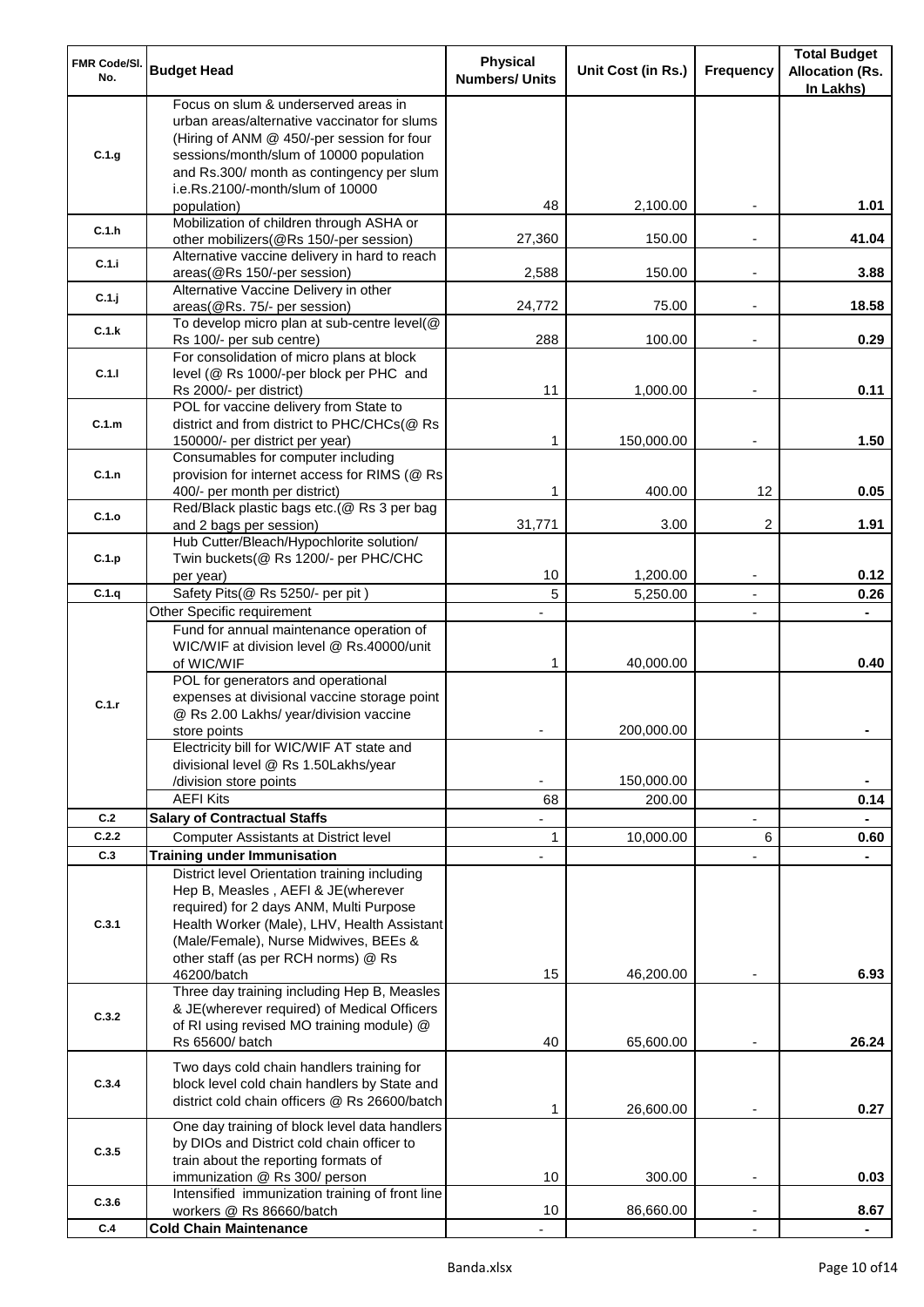| FMR Code/SI.<br>No. | <b>Budget Head</b>                                                                     | <b>Physical</b><br><b>Numbers/ Units</b> | Unit Cost (in Rs.) | <b>Frequency</b> | <b>Total Budget</b><br><b>Allocation (Rs.</b><br>In Lakhs) |
|---------------------|----------------------------------------------------------------------------------------|------------------------------------------|--------------------|------------------|------------------------------------------------------------|
|                     | Cold chain maintenance at PHC/CHC Level<br>(@Rs. 750/PHC/CHC per year)                 | 10                                       | 750.00             |                  | 0.08                                                       |
|                     | Cold chain maintenance at District Level                                               |                                          |                    |                  |                                                            |
|                     | (@Rs. 15000/year)<br>Asha Incentives- for full immunization @                          | 1                                        | 15,000.00          |                  | 0.15                                                       |
|                     | RS.100 per child for full immunization in first                                        |                                          |                    |                  |                                                            |
| C.5                 | year and Rs.50 per child for ensuring                                                  |                                          |                    |                  |                                                            |
|                     | complete immunization up to 2nd year of                                                |                                          |                    |                  |                                                            |
|                     | age.(94.22% of the fund)<br><b>TOTOAL - ROUTINE IMMUNIZATION</b>                       | 30,705                                   | 150.00             |                  | 43.40<br>168.62                                            |
|                     |                                                                                        |                                          |                    |                  |                                                            |
| D                   | <b>National Disease Control Programmes</b>                                             |                                          |                    |                  |                                                            |
|                     |                                                                                        |                                          |                    |                  |                                                            |
| E                   | <b>Integrated Disease Surveillance Project</b><br>(IDSP)                               |                                          |                    |                  |                                                            |
| E.1                 | Operational Costs (Rs. 25000/0 per Month)                                              |                                          |                    |                  |                                                            |
|                     | including 10 Medical Colleges                                                          |                                          |                    |                  | 3.00                                                       |
| E.2                 | <b>Remuneration for Contractual Human Resource</b>                                     |                                          |                    |                  |                                                            |
| E.2.1               | Epidemiologist (Rs. 27500-44000)                                                       |                                          |                    |                  | 3.96                                                       |
| E.2.2               | Microbiologist (Rs. 27500-44000)                                                       |                                          |                    |                  |                                                            |
| E.3.2               | Data Manager (Rs. 18000 per Mth)                                                       |                                          |                    |                  | 2.16                                                       |
| E.3.3               | Data Entry Operator (Rs. 11000/mth)                                                    |                                          |                    |                  | 0.99                                                       |
|                     | <b>Training</b>                                                                        |                                          |                    |                  |                                                            |
|                     | Medical Officers (3 days) @ Rs 50000 /                                                 |                                          |                    |                  |                                                            |
| E.8                 | Batch, for one batch<br>Hospital Pharmacists/Nurses Training (1                        |                                          |                    |                  |                                                            |
|                     | day) @ Rs.38000 / Batch for 1 batch                                                    |                                          |                    |                  |                                                            |
|                     | One Day Training of Medical College Doctors                                            |                                          |                    |                  |                                                            |
| E.8                 | Costs on account of Newly Formed Districts                                             |                                          |                    |                  |                                                            |
|                     | <b>TOTAL-IDSP</b>                                                                      |                                          |                    |                  | 10.11                                                      |
|                     |                                                                                        |                                          |                    |                  |                                                            |
| F                   | <b>National Vector Borne Disease Control</b><br><b>Programme (NVBDCP)</b>              |                                          |                    |                  |                                                            |
| F.1.1               | <b>Malaria</b>                                                                         |                                          |                    |                  |                                                            |
| F.1.1.b             | <b>ASHA Incentives</b>                                                                 |                                          |                    |                  | 1.25                                                       |
| F.1.1.d             | Monitoring, Evaluation & Supervision &                                                 |                                          |                    |                  |                                                            |
|                     | Epidemic preparedness including mobility                                               |                                          |                    |                  | 1.50                                                       |
| F.1.1.e             | <b>IEC/BCC</b>                                                                         |                                          |                    |                  | 0.42                                                       |
| F.1.1.g             | Training/Capacity Building<br>Sub Total - Malaria                                      |                                          |                    |                  | 0.25<br>3.42                                               |
| F.1.2               | Dengue & Chikungunya                                                                   |                                          |                    |                  |                                                            |
|                     |                                                                                        |                                          |                    |                  |                                                            |
| F.1.2.a(iⅈ)         | Strengthening Surveillance for Apex Referral<br>Lab & Sentinel Surveillance Hospital   |                                          |                    |                  | ٠                                                          |
| F.1.2.c             | Monitoring/Supervision and Rapid Response                                              |                                          |                    |                  | 0.20                                                       |
| F.1.2.d             | <b>Epidemic Preparedness</b>                                                           |                                          |                    |                  | 0.05                                                       |
| F.1.2.e             | Case Management<br><b>Vector Control And Environmental</b>                             |                                          |                    |                  | 0.10                                                       |
| F.1.2.f             | Management                                                                             |                                          |                    |                  |                                                            |
| F.1.2.g             | IEC/ BCC for Social Mobilization                                                       |                                          |                    |                  | 0.10                                                       |
| F.1.2.i             | Training/Workshop                                                                      |                                          |                    |                  | 0.10                                                       |
|                     | Sub Total - Dengue & Chikungunya                                                       |                                          |                    |                  | 0.55                                                       |
| F.1.3               | <b>AES/JE</b>                                                                          |                                          |                    |                  |                                                            |
| F.1.3.a             | Strengthening of Sentinel sites which will<br>include Diagnostics and Case Management, |                                          |                    |                  |                                                            |
| F.1.3.b             | supply of kits by Gol<br>IEC / BCC Activities & printing material                      |                                          |                    |                  |                                                            |
|                     | pertaining to JE / AES<br>Capacity Building in case management of                      |                                          |                    |                  |                                                            |
| F.1.3.c             | Medical Officer and paramedical from                                                   |                                          |                    |                  |                                                            |
|                     | PHC/CHC at district level.                                                             |                                          |                    |                  |                                                            |
| F.1.3.d             | Monitoring and supervision                                                             |                                          |                    |                  |                                                            |
| F.1.3.e             | Procurement of Insecticides (Technical                                                 |                                          |                    |                  |                                                            |
|                     | Malathion)                                                                             | Banda.xlsx                               |                    |                  | Page 11 of 14                                              |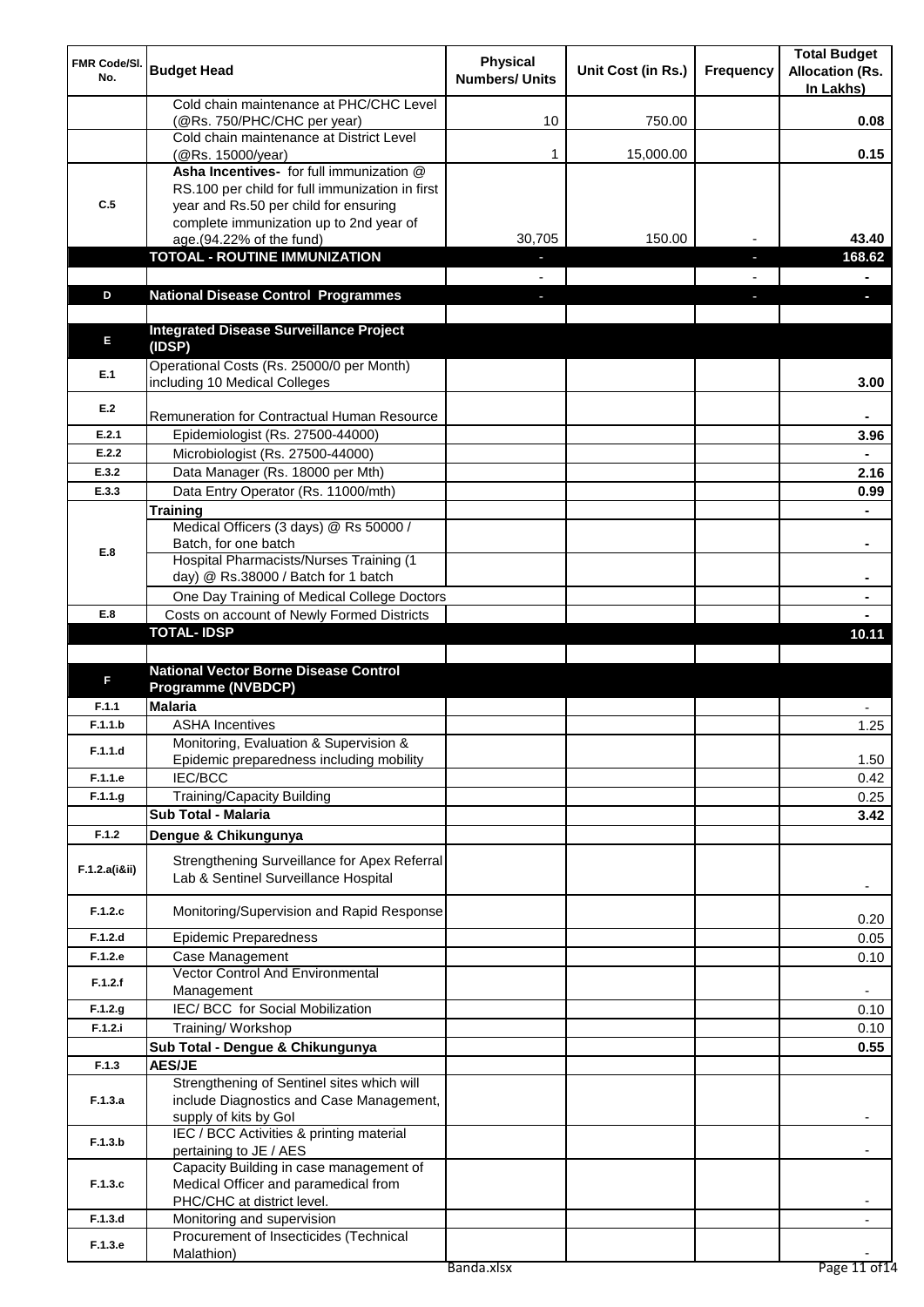| FMR Code/SI.<br>No. | <b>Budget Head</b>                                                                                                                                                                                                                                                    | <b>Physical</b><br><b>Numbers/ Units</b> | Unit Cost (in Rs.) | <b>Frequency</b> | <b>Total Budget</b><br><b>Allocation (Rs.</b><br>In Lakhs) |
|---------------------|-----------------------------------------------------------------------------------------------------------------------------------------------------------------------------------------------------------------------------------------------------------------------|------------------------------------------|--------------------|------------------|------------------------------------------------------------|
| F.1.3.f             | Thermal Fog Machine (Small) @ 0.85<br>lac/machine                                                                                                                                                                                                                     |                                          |                    |                  |                                                            |
|                     | Operational cost for Malathion fogging (As                                                                                                                                                                                                                            |                                          |                    |                  |                                                            |
| F.1.3.g             | per Availability of 3 MT Technical Malathion<br>per district)                                                                                                                                                                                                         |                                          |                    |                  |                                                            |
|                     | Paediatric ICU Establishment and HR &                                                                                                                                                                                                                                 |                                          |                    |                  |                                                            |
| $F.1.3.$ j          | operational cost for Paediatric ICU in                                                                                                                                                                                                                                |                                          |                    |                  |                                                            |
|                     | <b>Endemic Districts</b><br>ASHA Insentivization for sensitizing                                                                                                                                                                                                      |                                          |                    |                  |                                                            |
| F.1.3.k             | community                                                                                                                                                                                                                                                             |                                          |                    |                  |                                                            |
|                     | Sub Total - AES/JE                                                                                                                                                                                                                                                    |                                          |                    |                  |                                                            |
| F.1.4               | <b>Lymphatic Filariasis</b>                                                                                                                                                                                                                                           |                                          |                    |                  |                                                            |
| F.1.4.a             | State Task Force, STAC Meeting, printing<br>forms & register/ Mobility support, district<br>coordination meeting, sensitization of media<br>etc., Morbidity management, monitoring &<br>supervision and mobility support for Rapid<br>response including Line listing |                                          |                    |                  | 2.90                                                       |
| F.1.4.b             | Micro Filaria Survey                                                                                                                                                                                                                                                  |                                          |                    |                  | 0.49                                                       |
| F.1.4.c             | Post MDA Assessment by medical colleges<br>(Govt,& Private)/ ICMR institutions                                                                                                                                                                                        |                                          |                    |                  | 0.15                                                       |
|                     | Training / Sensitization of district level                                                                                                                                                                                                                            |                                          |                    |                  |                                                            |
| F.1.4.d             | officers on ELF & Drug Distributors /<br>Peripheral health workers                                                                                                                                                                                                    |                                          |                    |                  | 1.95                                                       |
| F.1.4.e             | Specific IEC/ BCC at State, districts, PHC,<br>Sub Centre & village lable VHSC/GKs                                                                                                                                                                                    |                                          |                    |                  | 1.00                                                       |
| F.1.4.f             | Honorarium for Drug Distributors including<br>ASHA & Supervisors involve in MDA                                                                                                                                                                                       |                                          |                    |                  | 3.80                                                       |
| F.1.4.h.ii          | M.F.Survey in Non Endemic districts                                                                                                                                                                                                                                   |                                          |                    |                  |                                                            |
|                     | Sub Total - Lymphatic Filariasis                                                                                                                                                                                                                                      |                                          |                    |                  | 10.29                                                      |
| F.1.5               | Kalazar                                                                                                                                                                                                                                                               |                                          |                    |                  |                                                            |
| F.1.5               | Case Search/ Camp Approach                                                                                                                                                                                                                                            |                                          |                    |                  |                                                            |
| F.1.5.a             | Spray Pumps & Accessories                                                                                                                                                                                                                                             |                                          |                    |                  |                                                            |
| F.1.5.b             | Operational Cost for Spray including Spray<br>Wages & Pending liability of spray wages                                                                                                                                                                                |                                          |                    |                  | $\overline{a}$                                             |
| F.1.5.c             | Mobility / P.O.L./ Supervision                                                                                                                                                                                                                                        |                                          |                    |                  |                                                            |
| F.1.5.d             | Monitoring & Evaluation                                                                                                                                                                                                                                               |                                          |                    |                  |                                                            |
| F.1.5.e / F.1.5.f   | Training for Spraying /IEC/<br>BCC/Advocacy/Incentive to ASHA/Loss of<br>Wages                                                                                                                                                                                        |                                          |                    |                  |                                                            |
|                     | Sub Total - Kalazar                                                                                                                                                                                                                                                   |                                          |                    |                  |                                                            |
|                     | <b>Cash grant for Decentralized commodities</b><br>for Malaria + Filaria F.6                                                                                                                                                                                          |                                          |                    |                  |                                                            |
| F.6(a,b,c,k)        | Drugs (Chloroquine, Primaquine 2.5/7.5mg)<br>and ACT                                                                                                                                                                                                                  |                                          |                    |                  | 0.20                                                       |
| F.6.f               | D.E.C.                                                                                                                                                                                                                                                                |                                          |                    |                  | 4.96                                                       |
| F.6.h               | NS 1 antigen Kit<br>Dengue                                                                                                                                                                                                                                            |                                          |                    |                  | 0.05                                                       |
| F.6.i               | Larvicidal (Temephos, Bti(AS)/Bti (wp)(for                                                                                                                                                                                                                            |                                          |                    |                  |                                                            |
|                     | polluted and non polluted water)<br><b>Sub Total- Dec.Commodities</b>                                                                                                                                                                                                 |                                          |                    |                  | 0.90<br>6.11                                               |
|                     | <b>TOTAL-NVBDCP</b>                                                                                                                                                                                                                                                   |                                          |                    |                  | 20.37                                                      |
|                     |                                                                                                                                                                                                                                                                       |                                          |                    |                  |                                                            |
| G                   | <b>National Leprosy Eradication</b><br>Programme(NLEP)                                                                                                                                                                                                                |                                          |                    |                  |                                                            |
| G.1                 | <b>Case Detection and Management</b>                                                                                                                                                                                                                                  |                                          |                    |                  |                                                            |
| G.1.1               | Specific Plan for high endemic blocks of low<br>endemic districts                                                                                                                                                                                                     |                                          |                    |                  |                                                            |
|                     | No. of High endemic blocks in Low endemic<br>Districts (ANCDR more than 10)                                                                                                                                                                                           | 1                                        |                    |                  |                                                            |
|                     | House to House Visit by Search team                                                                                                                                                                                                                                   |                                          |                    |                  | 1.00                                                       |
|                     | Confrmaton of suspect                                                                                                                                                                                                                                                 |                                          |                    |                  | 0.10                                                       |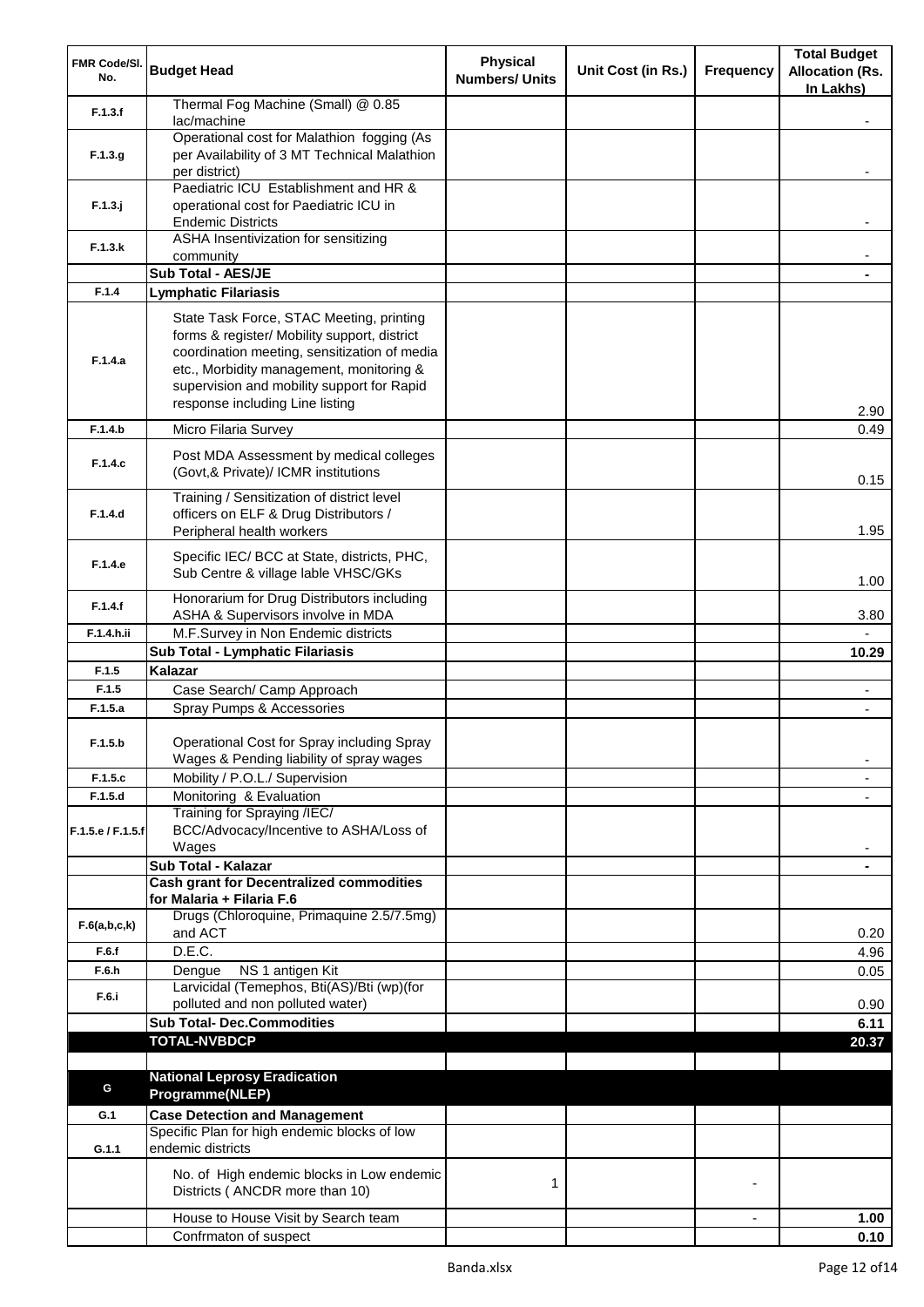| FMR Code/SI.<br>No. | <b>Budget Head</b>                                                              | <b>Physical</b><br><b>Numbers/ Units</b> | Unit Cost (in Rs.) | Frequency | <b>Total Budget</b>    |
|---------------------|---------------------------------------------------------------------------------|------------------------------------------|--------------------|-----------|------------------------|
|                     |                                                                                 |                                          |                    |           | <b>Allocation (Rs.</b> |
|                     |                                                                                 |                                          |                    |           | In Lakhs)              |
|                     | Intensive IEC Activity                                                          |                                          |                    |           | 0.15                   |
| G.1.2               | <b>Services in Urban services</b><br>Urban Project 2 Mega cities, 2 medium City |                                          |                    |           | $\blacksquare$         |
|                     | 2, 8 Medium City 1, 40 Townships                                                |                                          |                    |           | 1.14                   |
| G.1.3               | <b>ASHA involvement</b>                                                         |                                          |                    |           |                        |
|                     | <b>ASHA Sensitization</b>                                                       |                                          |                    |           | 0.125                  |
|                     | <b>ASHA Incentive for Services</b>                                              |                                          |                    |           | 0.140                  |
| G.1.4               | <b>Materials &amp; Supplies</b>                                                 |                                          |                    |           |                        |
|                     | Supportive Drugs & Dressing materials                                           |                                          |                    |           | 0.40                   |
|                     | Laboratory reagents and equipments                                              |                                          |                    |           |                        |
|                     | scalpels etc.                                                                   |                                          |                    |           | 0.08                   |
|                     | Printing works                                                                  |                                          |                    |           | 0.15                   |
| G.1.5               | <b>NGO Services</b>                                                             |                                          |                    |           | ۰                      |
| G.2                 | <b>DPMR</b>                                                                     |                                          |                    |           |                        |
|                     | MCR Protective Footwear (12500 pairs)                                           |                                          |                    |           | 0.38                   |
|                     | Aids Appliances, Self Care Kit items etc.                                       |                                          |                    |           | 0.11                   |
|                     | Welfare allowance for RCS patients @ Rs                                         |                                          |                    |           |                        |
|                     | 8000                                                                            |                                          |                    |           | $\blacksquare$         |
|                     | Reimbursement to institutions for RCS                                           |                                          |                    |           | $\blacksquare$         |
|                     | Screening cum Self Care Camp                                                    |                                          |                    |           |                        |
| G.3                 | <b>IEC</b>                                                                      |                                          |                    |           |                        |
|                     | Mass Media (TV, Radio, Press etc.)<br>Outdoor Media (Posters, Banners, Kiosk,   |                                          |                    |           | 0.39                   |
|                     | Hoardings, Display boards, Miking etc.)                                         |                                          |                    |           | 0.23                   |
|                     | Rural Media (Folk shows etc.)                                                   |                                          |                    |           | 0.20                   |
|                     | Advocacy meeting                                                                |                                          |                    |           | 0.05                   |
| G.4                 | <b>Human Resource</b>                                                           |                                          |                    |           |                        |
|                     | District Leprosy Consultant in high endemic                                     |                                          |                    |           |                        |
|                     | districts                                                                       |                                          |                    |           |                        |
|                     | Physiotherapist in high endemic districts                                       |                                          |                    |           |                        |
|                     | PMW @ Rs 16000 per month                                                        |                                          |                    |           | 2.88                   |
| G.5                 | Programme management                                                            |                                          |                    |           |                        |
|                     | <b>For Contractual Staff</b>                                                    |                                          |                    |           |                        |
|                     | Rent, Telephone, Electricity, P&T charges,<br>Miscellaneous                     |                                          |                    |           |                        |
|                     | <b>DLO Office Consumables eg.Stationery</b>                                     |                                          |                    |           | 0.35                   |
|                     | Items, Pendrive, CD etc.                                                        |                                          |                    |           | 0.30                   |
|                     | Mobility Support- Vehicle hiring, POL and                                       |                                          |                    |           |                        |
|                     | Maintenance for District Nucleus Team                                           |                                          |                    |           |                        |
|                     | (one tenth)                                                                     |                                          |                    |           | 0.15                   |
| G.6                 | <b>Others</b>                                                                   |                                          |                    |           |                        |
|                     | Travel expense for regular staff for specific                                   |                                          |                    |           |                        |
|                     | programme/ training needs / awards etc.                                         |                                          |                    |           | 0.065                  |
|                     | <b>TOTAL - NLEP</b>                                                             |                                          |                    |           | 8.39                   |
|                     |                                                                                 |                                          |                    |           |                        |
|                     | <b>Revised National Tuberculosis Control</b>                                    |                                          |                    |           |                        |
| $\blacksquare$      | <b>Programme (RNTCP)</b>                                                        |                                          |                    |           |                        |
| 1.1                 | <b>Civil Works</b>                                                              |                                          |                    |           | 1.87                   |
| 1.2                 | <b>Laboratory Materials</b>                                                     |                                          |                    |           | 5.38                   |
| 1.3                 | Honorarium                                                                      |                                          |                    |           | 3.69                   |
| 1.4                 | <b>IEC/Publicity</b>                                                            |                                          |                    |           | 1.86                   |
| 1.5                 | <b>Equipment Maintenance</b>                                                    |                                          |                    |           | 0.45                   |
| 1.6                 | Training                                                                        |                                          |                    |           | 2.94                   |
| 1.7                 | POL & Vehicle Maintenance                                                       |                                          |                    |           | 3.20                   |
| 1.8                 | Vehicle Hiring Charges                                                          |                                          |                    |           | 4.49                   |
| 1.9                 | Ngo/PP Support                                                                  |                                          |                    |           | 16.10                  |
| 1.10                | <b>Medical Colleges</b>                                                         |                                          |                    |           |                        |
| 1.11                | Office Operation/ Miscellaneous Expenses                                        |                                          |                    |           |                        |
| 1.12                | <b>Contractual Services</b>                                                     |                                          |                    |           | 1.55<br>38.24          |
| 1.13                | Printing                                                                        |                                          |                    |           | 1.04                   |
| 1.14                | Research & Studies                                                              |                                          |                    |           |                        |
| 1.15                | Procurement Of Drugs                                                            |                                          |                    |           |                        |